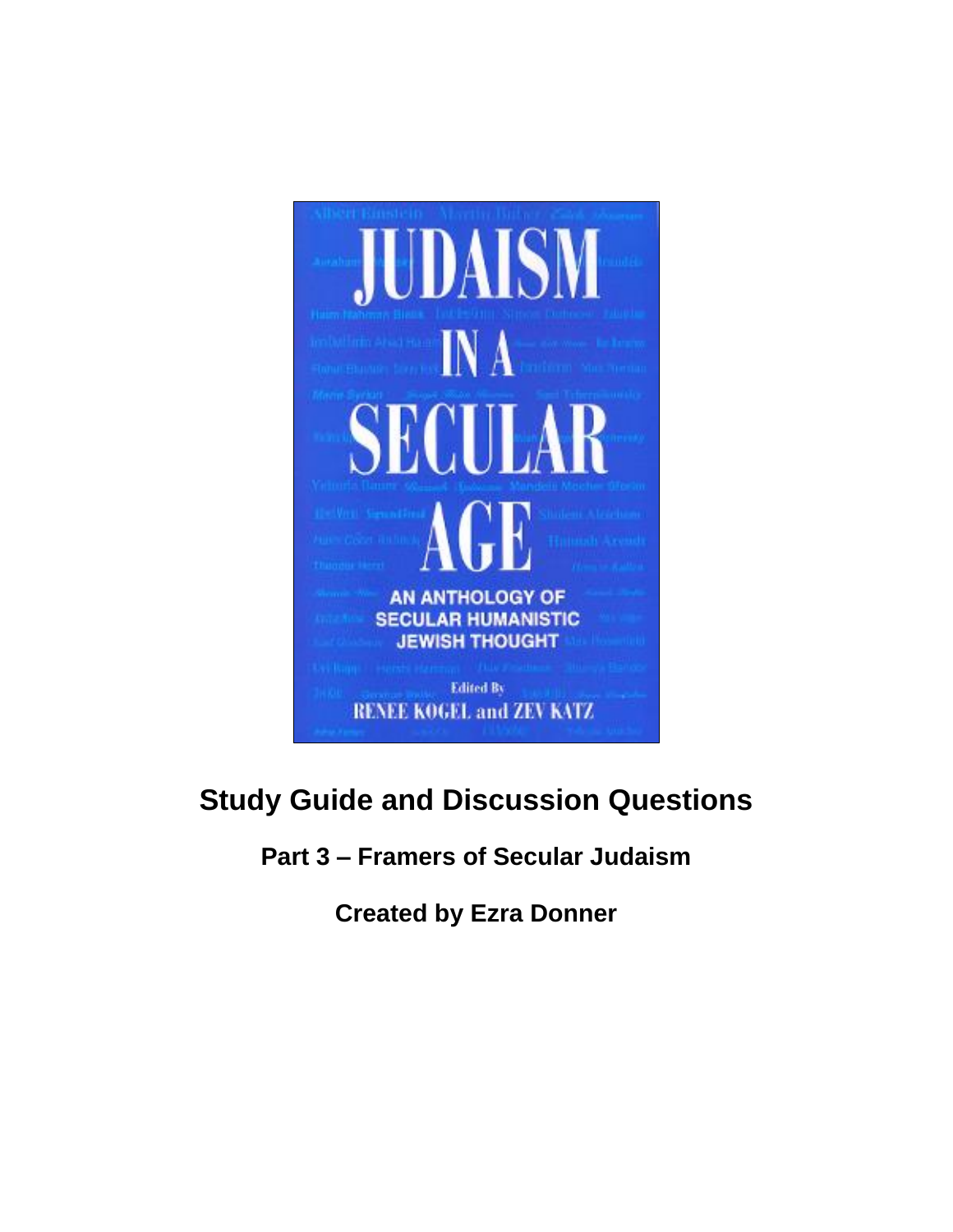### **1. Sherwin Wine**

#### **The Man and His Times**

Rabbi Sherwin T. Wine (1928-2007) was the founder of the world movement known as Secular Humanistic Judaism and the first rabbi of The Birmingham Temple, the world's oldest and largest Humanistic Jewish congregation. The possessor of "an operatic basso's voice, Demosthenes's eloquence, and a polymath's scope of knowledge" (Rev. Harry Cook, quoted in *A Life of Courage: Sherwin Wine and Humanistic Judaism*, IISHJ and the Milan Press, 2003), Wine was noted as speaker, teacher, lecturer, and author, both in his home community of Metropolitan Detroit and around the world. Famously profiled in a 1965 Time Magazine article entitled "The Atheist Rabbi," Wine was the recipient of numerous honors, including the 2003 "Humanist of the Year" award from The American Humanist Association. Other institutions Wine was instrumental in establishing include: the Society for Humanistic Judaism, the International Federation of Secular and Humanistic Judaism, the Association of Humanistic Rabbis, International Institute for Secular Humanistic Judaism, and the Center for New Thinking.

Descended from Polish and Eastern European Jewish immigrants, Wine was born and raised in Detroit, Michigan. His parents were part of the "Great Migration" of Jewish immigrants from Eastern Europe (1880-1924), during which the Jewish population of Detroit increased from 1,000 in 1880 to nearly 35,000 by 1920. These new immigrants tended to work in blue-collar occupations such as clothing retail and manufacturing, and as shopkeepers and small business owners. Tensions existed sometimes between these newcomers and their more established German Jewish neighbors, but these divisions gradually smoothed over as the new immigrant families "made their way upward" (*Jewish Virtual Library*).

Wine earned both Bachelor of Arts and Master of Arts Degrees from the University of Michigan, majoring in philosophy, and then attended Hebrew Union College in Cincinnati, where he was ordained as a Reform rabbi. He served as a chaplain in the Korean War and then returned to serve as rabbi with Reform Jewish congregations in Detroit and Windsor, Ontario, before founding The Birmingham Temple in 1963 with several dozen families from his Detroit congregation, Temple Beth El.

Wine's books include *Judaism Beyond God: A Radical New Way to Be Jewish* (Society for Humanistic Judaism, 1985); *Celebration!: A Ceremonial and Philosophic Guide for Humanistic Jews* (Prometheus Books, 2003); *Staying Sane in a Crazy World* (International Institute for Secular Humanistic Judaism, 1995); and *A Provocative People: A Secular History of the Jews* (completed posthumously, International Institute for Secular Humanistic Judaism, 2012). He is also the subject of a series of essays by colleagues and friends entitled *A Life of Courage: Sherwin Wine and Humanistic Judaism* (International Institute for Secular Humanistic Judaism and Milan Press, 2003). His lectures and classes can be streamed online at [www.SherwinWine.com.](http://www.sherwinwine.com/)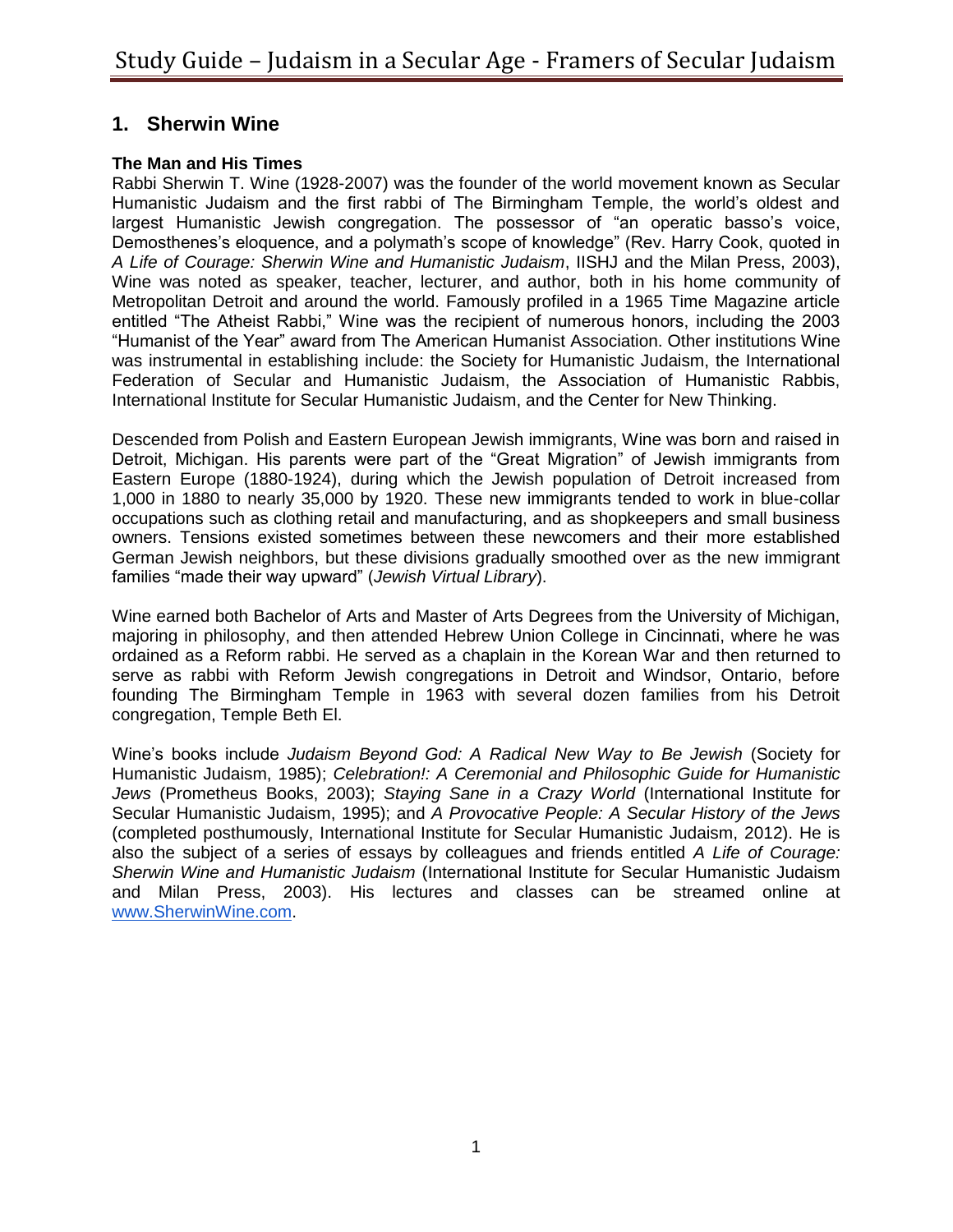#### **Discussion Questions**

1. The article beginning on p. 222 is entitled, "Believing is Better Than Non-Believing." Do you agree? What is "believing" and how is it different from "knowing"? What do we mean by "better"?

2. Beginning on p. 223, Wine asserts that the "'born-again' religionists" consider humanists "vicious." Do you think his portrayal is accurate? Do you interpret this characterization as referring to certain specific sects and denominations? Does this reflect your own experience with people you know among the religiously affiliated?

3. On p. 226, Wine says: "Believers do not seek to destroy 'misguided' institutions. They seek to use them." How do you feel about this approach? Can you think of examples of any such "institutions" or practices and how they might be repurposed to suit the needs of secular people?

4. On p. 227, Wine writes: "If you are a believer, you give personal testimony all the time." What are your feelings about this? Do you ever give personal testimony about your own beliefs? What are some of the ways in which humanistic believers can do this?

5. On p. 230, Wine writes that "the authors of the Bible and the Talmud may not have chosen to record the achievements of the merchants, bankers, and artisans," but that "these achievements…may have been just as influential in molding the Jewish character." Do you agree? Why do you think so much emphasis in our world is placed on only the religious legacy of the Jews?

6. Perhaps the most central, if most controversial, among Wine's claims is that "the experience of the Jewish people points to the absence of God." Yet Wine is also careful to present the other view, namely, the traditional rabbinic approach that "whatever happened in the world—no matter how seemingly unjust—happened for the good," and that "in the end, even the suffering of the innocent would be vindicated by divine rewards." How can it be the case that two people, looking at the same evidence, could arrive at such different conclusions? Is it possible our conclusions actually reveal more about *us* than they do the evidence itself?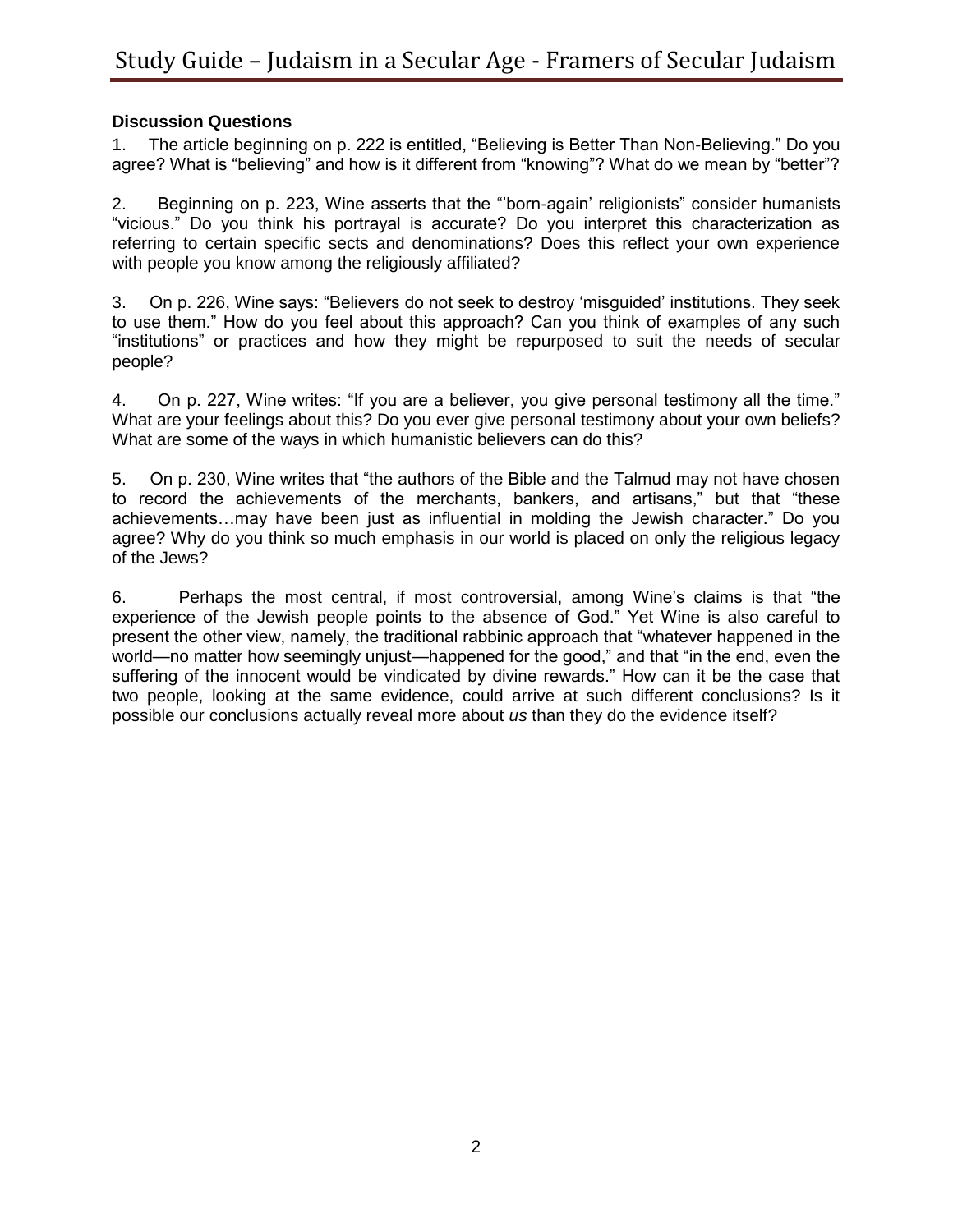# **2. Daniel Friedman**

### **The Man and His Times**

Rabbi Daniel Friedman (1935-) is Rabbi Emeritus of Kol Hadash Humanistic Congregation in Lincolnshire, Illinois. He served as the rabbi of Congregation Beth Or in Deerfield, Illinois, for thirty-five years and is the author of *Jews without Judaism: Conversations with an Unconventional Rabbi* (Prometheus Books, 2002).

A Denver native, Friedman graduated from Brandeis University in 1957 and attended Hebrew Union College in Cincinnati, where he was ordained as a Reform rabbi. The Jewish presence in Friedman's birthplace dates back to 1858, when gold was discovered in the area; most Jews in Denver prior to 1880 were German Jews of Reform Jewish affiliation. The Great Migration of 1880-1924 brought a new flood of Eastern European Jewish immigrants to the city, who tended towards the city's Orthodox congregations. Denver became known as a destination for Jews seeking a cure for tuberculosis, and prominent Jews with a Denver connection include Israeli prime minister Golda Meir; the Yiddish poets Yehoash and H. Leivick; and comedian Roseanne Barr (*Jewish Virtual Library,* "Denver").

In the 1960's Friedman met Rabbi Sherwin Wine, who had then recently founded the world's first Humanistic Jewish congregation. Together they worked to establish the Society for Humanistic Judaism, which today serves as the umbrella organization for approximately 30 Humanistic Jewish congregations in the United States, Canada, and Israel. Friedman is a frequent contributor to the journal *Humanistic Judaism* and has presented at numerous Colloquia of the International Institute for Secular Humanistic Judaism since 1985. He has also composed and arranged numerous works of music for Humanistic Jewish ceremonial use. He resides in Lincolnshire, Illinois.

#### **Discussion Questions**

1. The first article, beginning on p. 252, is entitled "Reason and Spirituality." What are your feelings about the term "spirituality" (as well as related terms like "spirit" and "spiritual")? Are they useful, potentially misleading, or perhaps both?

2. On p. 253, Friedman writes that spiritual persons are characterized by "a focus not so much on immediate, physical, mundane matters" and that "on the whole, poets and composers are, and typical businessmen are not, spiritual persons." Does this match your definition of what a "spiritual person" is? Do you feel it describes you? Can a person be both, depending on time, place and activity?

3. On p. 255, Friedman describes a "humanistic spirituality" as being comprised of things like "love, compassion, integrity, meaning, purpose, beauty, joy, exhilaration, wonder—and appreciation thereof." Do you think it's appropriate to use the term "spirituality" to describe these kinds of ideas? Do you think this is what most people mean when they say "spirituality"?

4. In the second article, beginning on p. 257, Friedman writes that "[t]here is no idea, belief, or value that Jews always have accepted that constitutes and causes their Jewishness." Do you agree or disagree with this claim? Do you think most Jews would agree with your point of view?

5. On p. 258, Friedman writes that "Jewishness is not a religious or ideological identity. Nor is it a national, racial, or cultural identity. It is a historical identity." What, in your opinion, are the benefits of embracing such a view of Jewish identity? What are the risks, if any?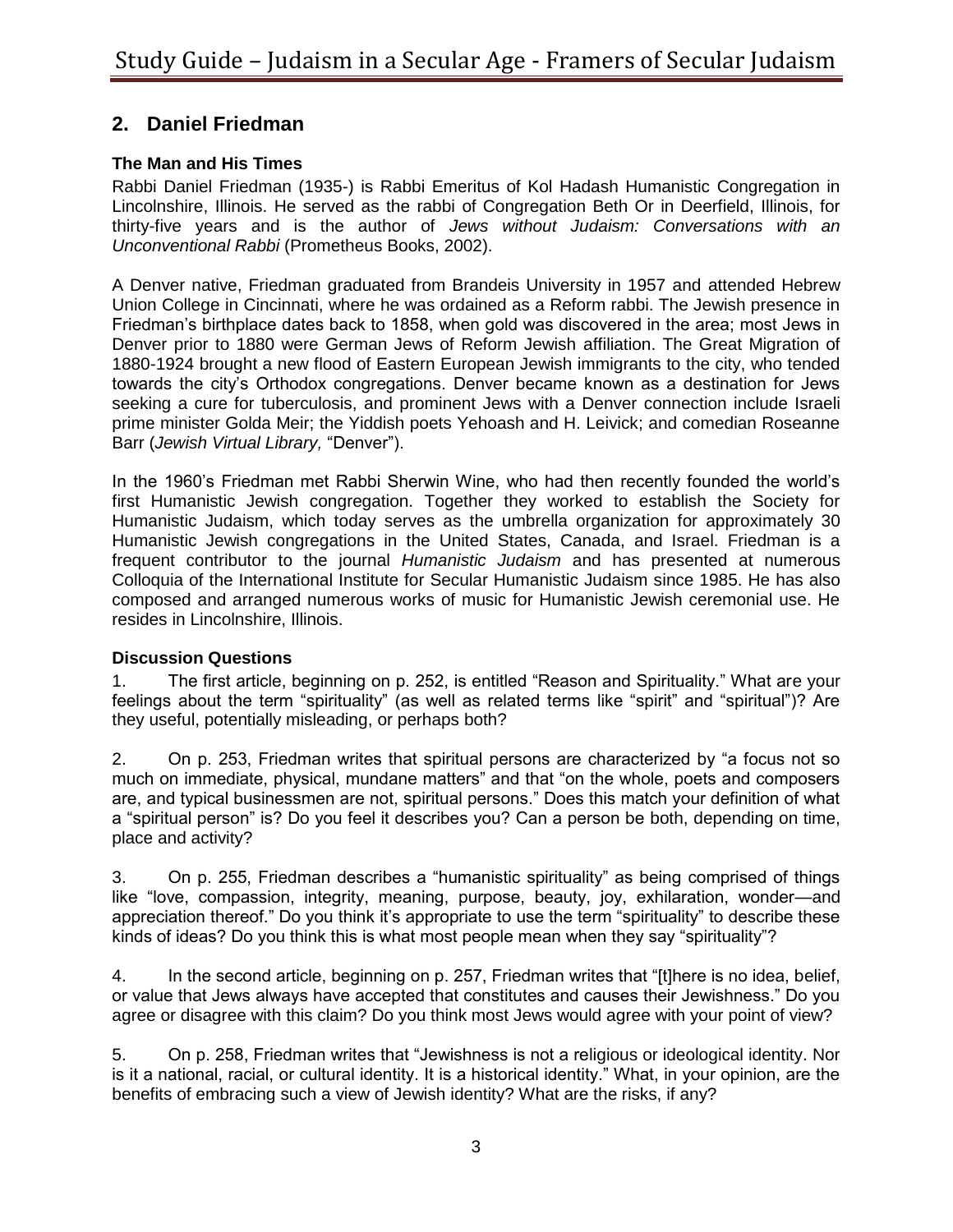# **3. Saul Goodman**

### **The Man and His Times**

Saul Goodman was a prolific writer and teacher on subjects including Jewish philosophy, literature, and education, and an active presence in Yiddish cultural circles. Born in 1901 in Bodzanow, Poland, Goodman emigrated to the United States in 1921. The Jewish community of Goodman's birthplace has a rich history. In the 18th Century, a Jewish cemetery was established in the town and, in the 19th Century, several synagogues. At the time of Goodman's emigration in 1921, census data reveals that the town was home to 807 Jewish residents (out of a total population of just over 2,000). The town was also home to a Jewish Aid Committee (*[Sztetl.org](http://www.sztetl.org.pl/en/article/bodzanow/5,history/)*[, "Bodzanow--History"\)](http://www.sztetl.org.pl/en/article/bodzanow/5,history/).

In his adult life Goodman served as Executive Director of the Sholem Aleichem Folk Institute and Professor of Jewish Thought and Yiddish Literature on the Graduate Faculty of Herzliah - Jewish Teachers' Seminary (*[The New York Times](http://www.nytimes.com/1999/01/15/classified/paid-notice-deaths-goodman-saul-l.html)*[, "Goodman, Saul--Death Notice"\).](http://www.nytimes.com/1999/01/15/classified/paid-notice-deaths-goodman-saul-l.html)

According to its mission statement, the Sholem Aleichem Folk Institute was established "to introduce the study of the Pentateuch into the elementary schools, to emphasize the celebration of Jewish holidays, and, in general, to establish a positive attitude towards all manner of Jewish ways of life" (*Our First Fifty Years: The Sholem Aleichem Folk Institute*, quoted in Sarna, Jonathan. *American Judaism* Yale University, 2004).

An author in both Yiddish and English, Goodman's books include *Traditsye un Banayung* (*Tradition and Innovation: Essays 1944-1966*; Farlag Matones, 1967) and *The Faith of Secular Jews* (KTAV Publishing House, 1976) (*[Guide to the Yivo Archives](http://www.yivoarchives.org/?p=collections/controlcard&id=33542)*[, "Goodman, Saul"\)](http://www.yivoarchives.org/?p=collections/controlcard&id=33542).

#### **Discussion Questions**

1. On p. 261, Goodman asserts that "Jewish secularism bears the imprint of the collective Jewish experience, and that it looks upon the world…through Jewish eyes." What does it mean to you to see the world "through Jewish eyes"? Does it mean that two Jewish people always share all of the same opinions? Or does it mean that certain pieces of shared history bring Jews closer together? Or something else entirely?

2. On p. 262, Goodman writes that a secular Jew's lack of faith in a divine power "does not imply that he is a complete stranger to the loftiness, the poetry, the universal insights, which his ancestors have woven into historic Judaism." Do you agree? What non-Humanistic aspects of traditional Judaism continue to have resonance for you, if any? How do you reconcile these contradictions for yourself?

3. Later on p. 262, Goodman writes that "Jewish secularism suggests a philosophy which perceives all that is good and valuable in non-Jewish cultures, but through the prism of Jewish history…" What are some aspects of non-Jewish cultures that you consider "good and valuable"? Do any of these have analogues within the Jewish tradition? What does it mean to view non-Jewish ideas "through the prism of Jewish history"?

4. Also on p. 262, Goodman describes Jewish secularity as a form of "religious secularism," invoking John Dewey's distinction between *religion* as a noun and *religious* as an adjective. Do you acknowledge a difference between these terms? Or, in your mind, is it in fact a "distinction without a difference"? How would you describe this difference, if one exists?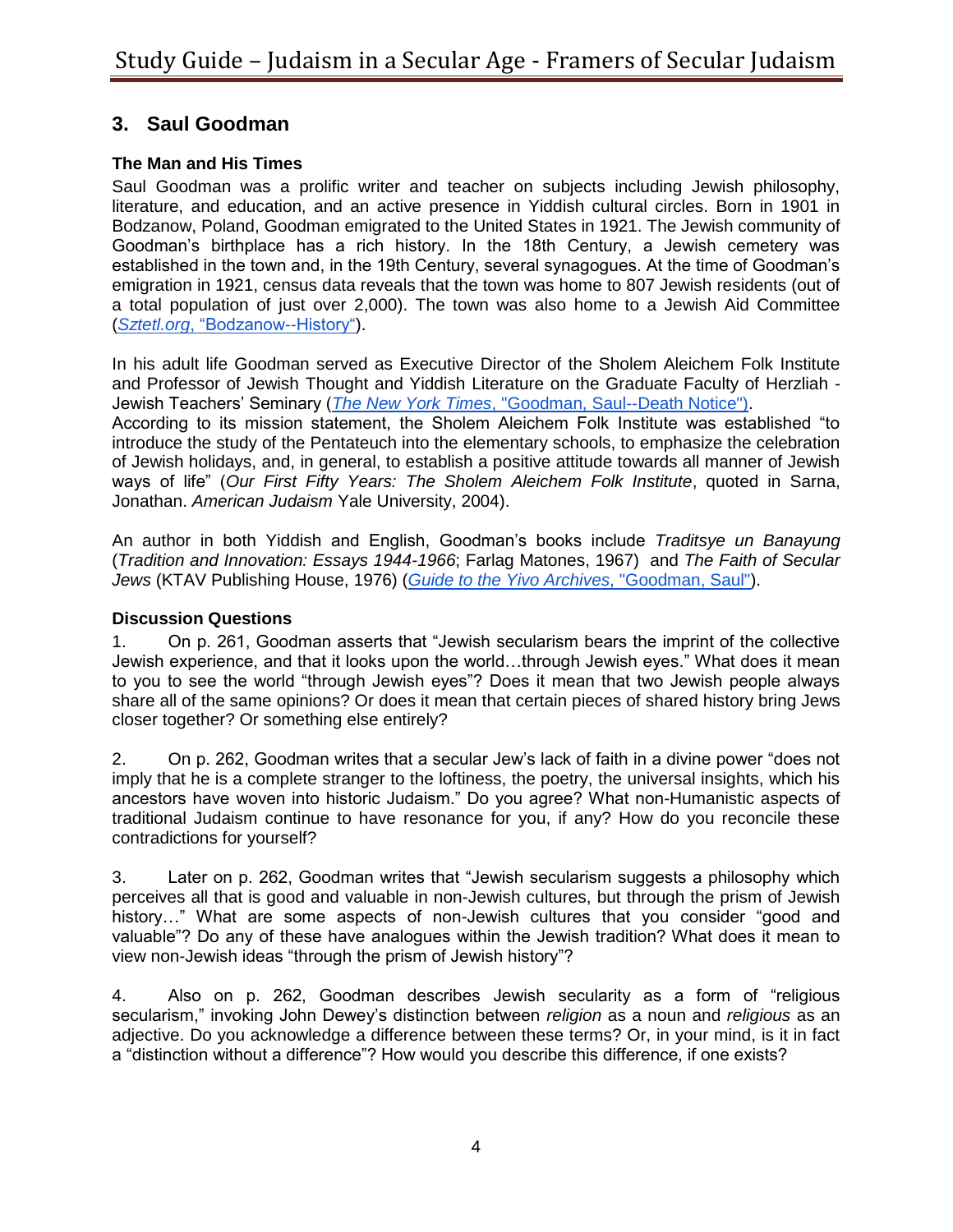# **4. Morris Schappes**

### **The Man and His Times**

Morris Schappes (1907-2004) was an American activist, educator, historian, and editor of the "countercultural" secular magazine *Jewish Currents*. Born Moishe ben Haim Shapshilevich in Kamianets-Podilskyi, Russian Empire (present-day Ukraine), Schappes arrived in the United States with his family in 1914 by way of Brazil. The Jewish presence in Schappes' birthplace dates back several centuries; during the Khmelnytsky Uprising (1648–58), Jews suffered at the hands of both the Cossacks and the Tatars, and in the infamous Kamianets-Podilskyi massacre of 1941, over 20,000 Jews were murdered in just two days. Schappes (whose surname was shortened by Brazilian authorities) earned a Bachelor of Arts Degree from the City College of New York and a Master of Arts Degree from Columbia University. He became a professor of English Literature at City College in 1928.

Schappes joined the Communist Party in 1934 and was fired from his post at City College in 1941 for his radical political views, along with nearly 50 of his colleagues. While serving a prison sentence for perjury in relation to this case (he lied in an attempt to defend his colleagues from anti-Communist persecution), Schappes discovered a passion for Jewish history and conducted research for several books he would later write on the subject. Following his release, he broke with the Communist Party and instead embraced a somewhat more mainstream leftist view, which would come to be reflected in his publication ("Morris Schappes Dies at 97; Marxist and Jewish Scholar," *New York Times* June 9, 2004).

Schappes was the author of several books, including: '*A Documentary History of the Jews in the United States: 1654-1875*' (Citadel, 1950) and '*The Jews in the United States: A Pictorial History, 1654 to the Present*' (Citadel, 1958). He also edited a volume of the selected poetry and prose of Emma Lazarus, and wrote the introduction to a 1999 biography of the famous poet.

#### **Discussion Questions**

1. On p. 265, Schappes writes that "Jewish progressives have disdained the concept of Jewish values." Do you agree? Do you think your own ethical views are based on a conception of "Jewish values," however broadly defined?

2. Later on this page, Schappes writes that "Every group, people, nationality and nation develops its values in terms of its experience in the course of its history." To what extent do you feel your own values are based on the history of the Jews? To what extent do you feel they are based on American history, or the history of your country of origin? Do you ever feel these value sets to be in conflict with one another?

3. On p. 267, Schappes writes, "No one lives in The Universe....You live in a country, a state, a nation." To what extent do you feel your place of origin has influenced your thinking? If you had been born and raised someplace else, do you think your views would be different? Have you ever visited a place where you felt a profound disconnect between the people living there and their views?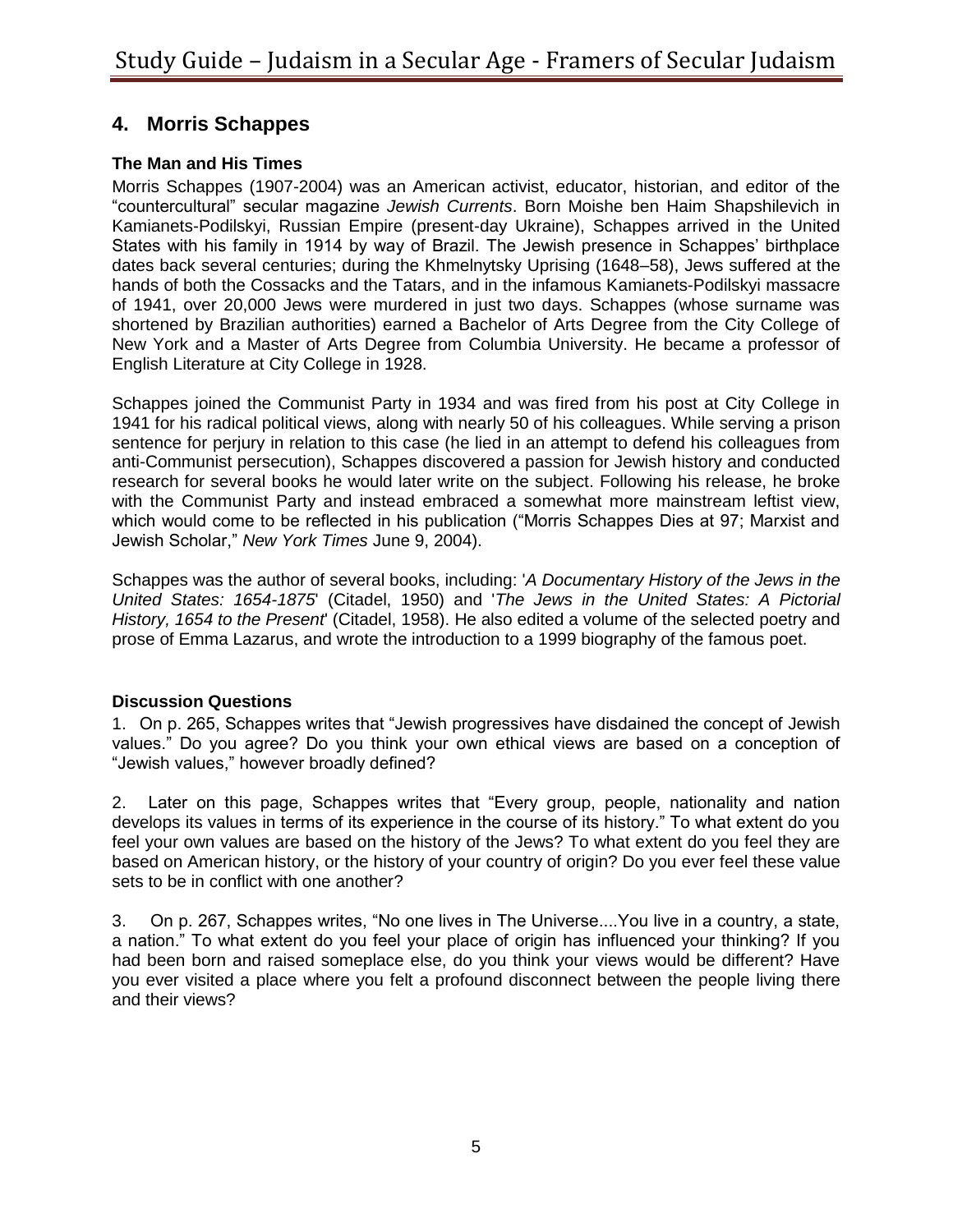4. Later in this paragraph, Schappes writes, "We here may be American Jewish internationalists. But to omit the American or the Jewish is to strip the 'internationalist' of vital concrete meaning." What are your reflections on this? Is there truly such a thing as an "American Jewish internationalist"? If so, is there a meaningful difference between the views of an "American Jewish internationalist" and an "American Buddhist internationalist," or a "Belgian Catholic internationalist"?

5. On p. 268, Schappes writes that "every religion begets the atheism it deserves." Do you feel this is true? Are there real differences between atheists of Jewish, Christian, and Muslim descent, and do these religions "deserve" the atheists who come from among their ranks?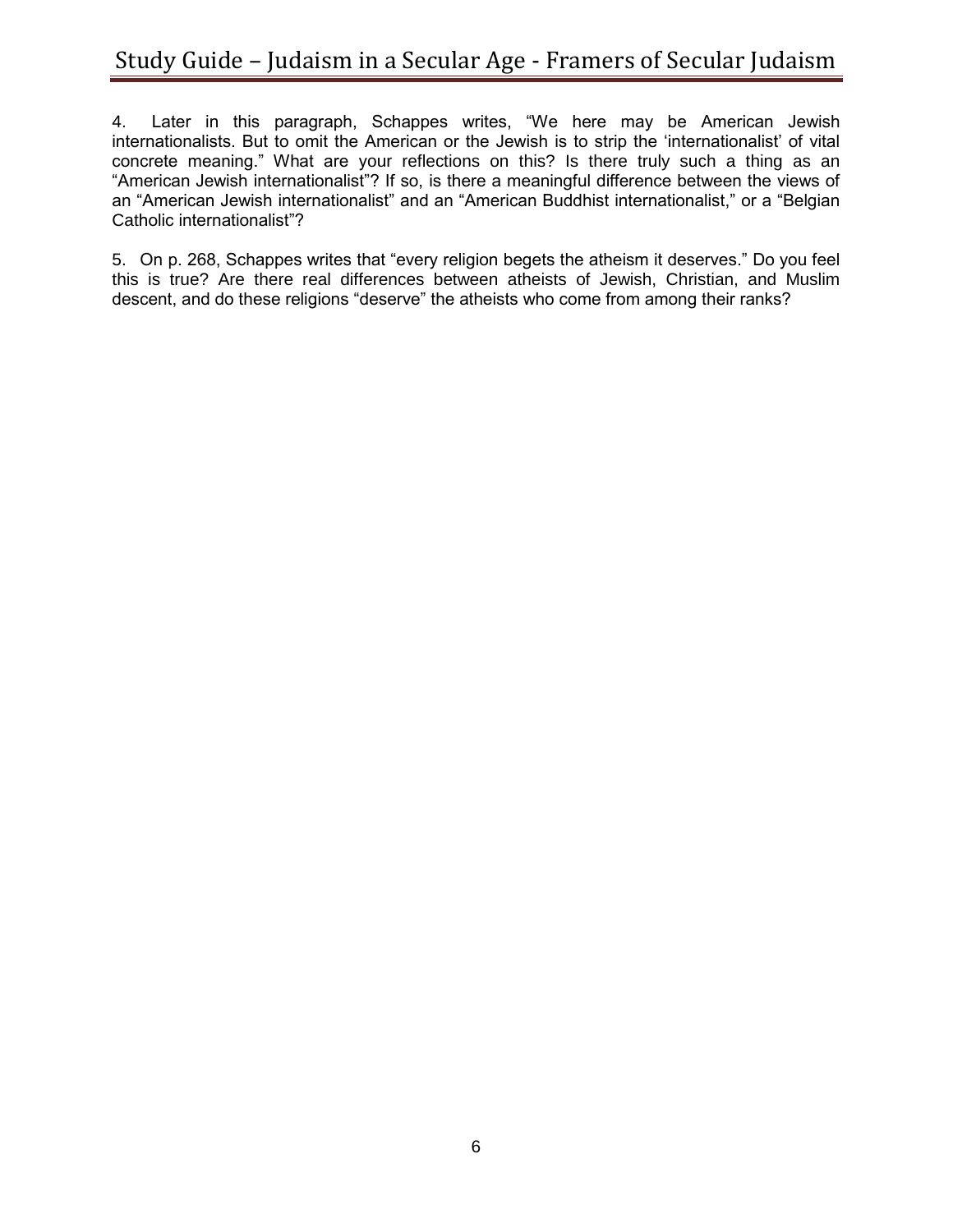# **5. Max Rosenfeld**

### **The Man and His Times**

Born in 1913, Max Rosenfeld was an influential secular Jewish educator, writer, and translator. He served on Board of Governors of the International Institute for Secular Humanistic Judaism and was a prolific translator, whose works include the anthology *Pushcarts and Dreamers: Stories of Jewish Life in America* (IISHJ, 2016).

The Jewish presence in Rosenfeld's birthplace of Philadelphia dates to colonial times. The first permanent Jewish settlers arrived in the city in 1737. Prominent 18th Century Jewish figures with ties to the city include Rebecca Gratz and Gershom Mendes Seixas, and in the 19th Century, Isaac Leeser, "the foremost Jewish traditionalist leader in America" (Sarna, *American Judaism*) assumed the pulpit at Mikveh Israel, the city's foremost congregation.

The organized secular Jewish community in Philadelphia likewise has deep roots. The Jewish Children's Folkshul remains as one of only a handful of 1,000 secular Jewish communities which sprang up throughout the country in the decades since 1910 (*[Folkshul.org](http://folkshul.org/our-history)*[, "Our History"\)](http://folkshul.org/our-history). The Sholem Aleichem Club of Philadelphia, of which Rosenfeld was a co-founder, likewise represents an important part of the city's secular Jewish history. Described as "a secular Jewish organization that has been committed to the study of our history, to Jewish continuity, to the enhancement of Jewish identity, to the education of our community and our children, and to social activism as a vital part of secular Jewish identity," the club was established in 1954 and continued to serve the community until its dissolution in 2015. During its 60+ year history the organization held meetings on cultural offerings and events of social and political relevance (*[Jewishcurrents.org](https://jewishcurrents.org/the-passing-of-the-sholom-aleichem-club/)*[, "The Passing of the Sholom Aleichem Club"\)](https://jewishcurrents.org/the-passing-of-the-sholom-aleichem-club/).

#### **Discussion Questions**

1. On p. 271, Rosenfeld holds that a *veltlich*, or "secular humanist" view of Jewish history holds that "the Jews are a *people* and that Judaism (their religion) is only one aspect of Jewish culture." What are your reflections on this? If religion is only one aspect, what are some others? Is the term "Judaism," as Rosenfeld implies, only synonymous with "Jewish religion"?

2. Later on p. 271, Rosenfeld writes that a secularist Jewish view holds "that the Jews are more than a religious group; that they constitute a world people; and that as with every modern people there is room in Jewish life for a diversity of opinion." What is a "world people"? How much "diversity of opinion" do you think is acceptable within these boundaries? How much do you think some others within the Jewish community would consider acceptable?

3. Citing the work of philosopher Dr. Corliss Lamont, Rosenfeld enumerates what he sees as five essential tenets of secular humanism on p. 272. The first of these is the view that "all forms of the supernatural" are myths developed by humanity "to explain things [they] could not understand or control." Is this a core tenet for all secular humanists? Is secular humanism incompatible with belief in supernatural forces such as gods, angels, spirits, and ghosts?

4. The second part of this point is that "Nature [is] a constantly changing system of matter and energy which exists outside of any mind or consciousness." Is it possible for us to ever truly know what exists outside of our own minds? How can we ever hope to understand Nature other than with our own senses? What do we mean by "matter"? By "energy"? Are "time" and "space" also part of this view of Nature?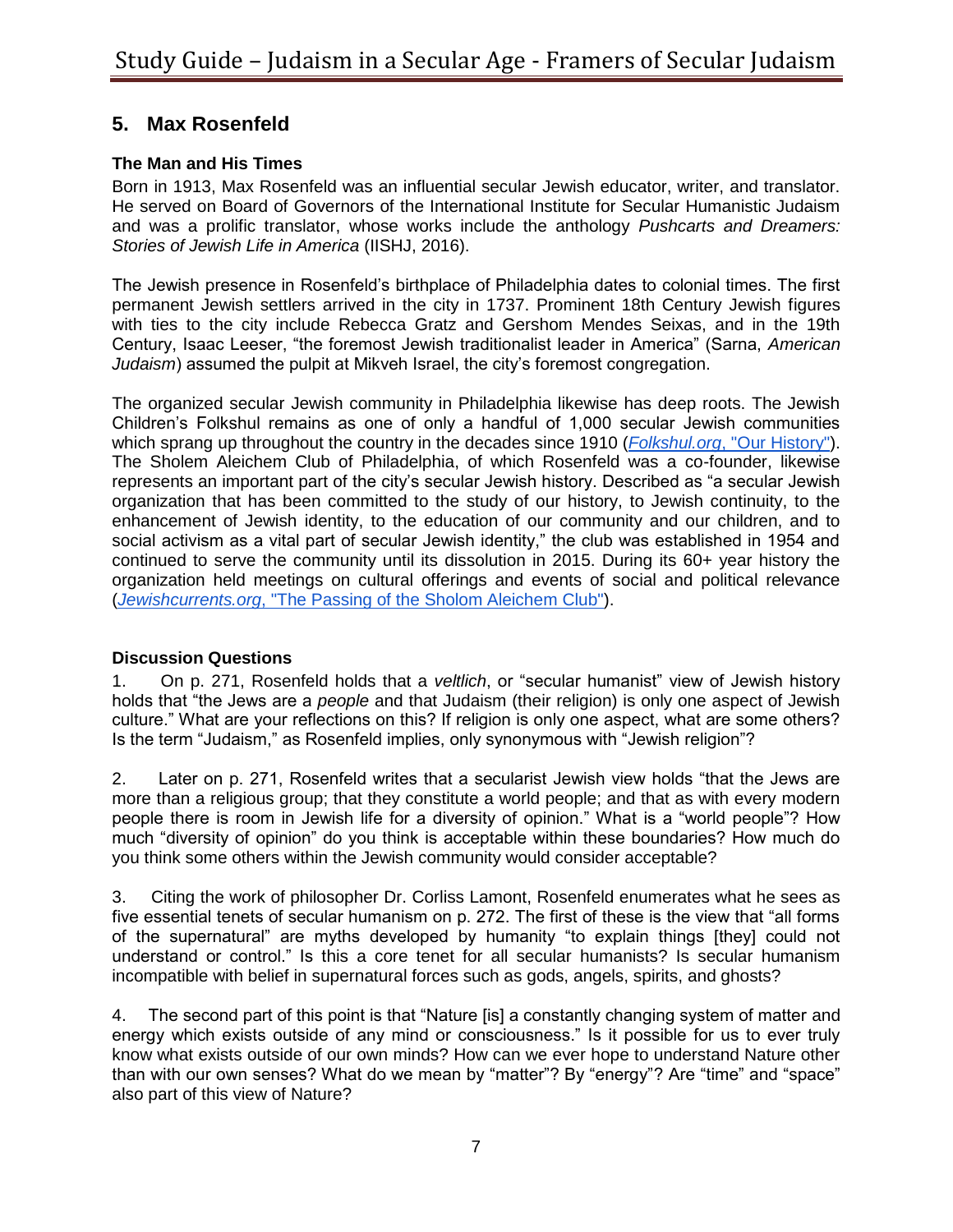5. Rosenfeld also writes on p. 272 that "[h]umanism holds as its highest goal the *this*-worldly happiness, freedom, and progress of all mankind." Does that mean humanists are completely unconcerned with what happens to us after we die? What is "progress"? "Freedom"? "Happiness"?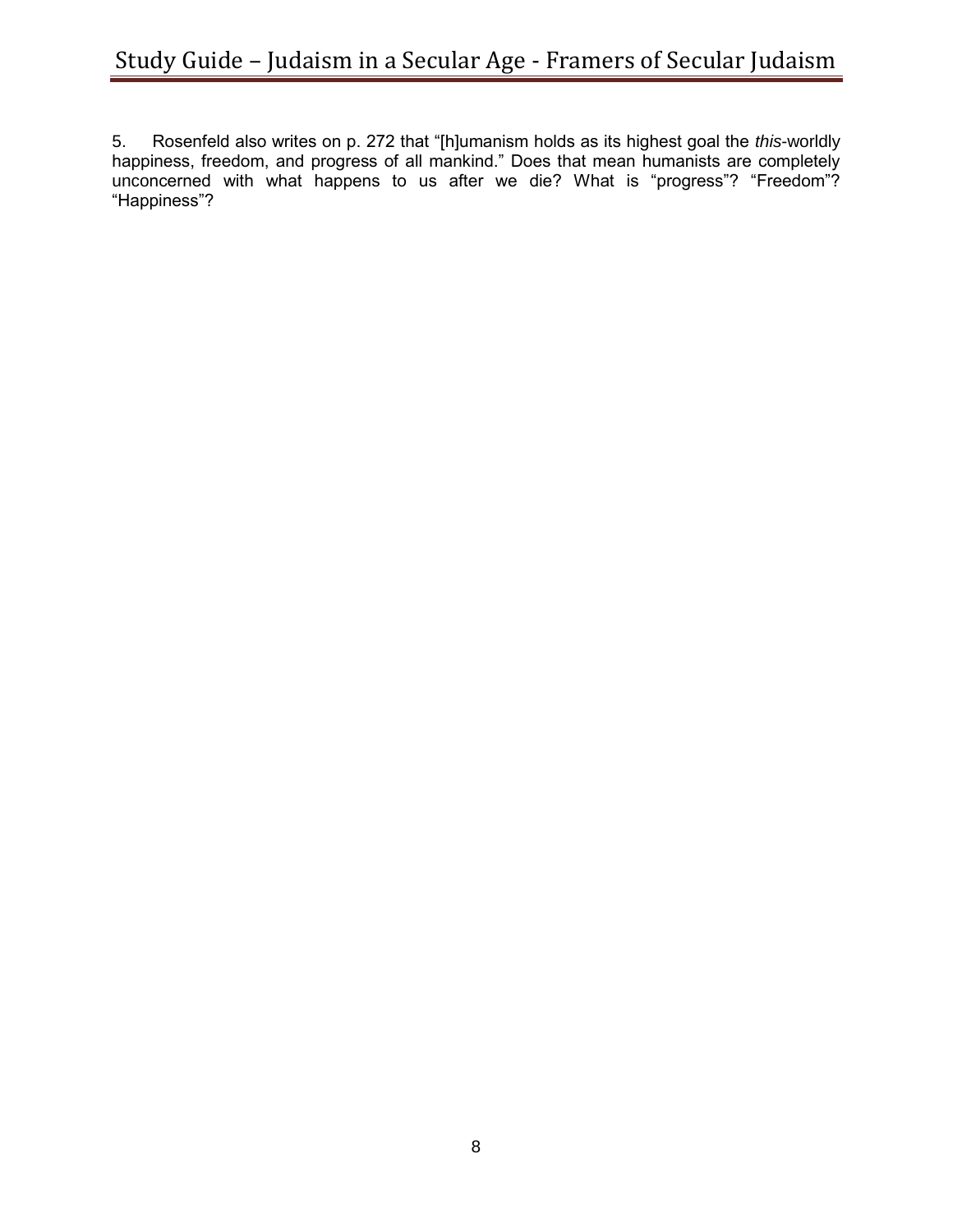# **6. Hershl Hartman**

### **The Man and His Times**

Hershl Hartman (b. 1929) is an American Jewish writer, translator, author, and educator. Born Hirsch Naftali Hartman in New York, his parents emigrated to the Soviet Union a year after his birth, where his mother sought "to spread Bolshevism" and his father planned to work as a "welding expert." The family returned to New York a year later and remained in the United States thereafter (*[Yiddishbookcenter.org](http://www.yiddishbookcenter.org/collections/oral-histories/interviews/woh-fi-0000373/hershl-hartman-2013)*[, "Interviews--Hershl Hartman 2013"\)](http://www.yiddishbookcenter.org/collections/oral-histories/interviews/woh-fi-0000373/hershl-hartman-2013).

From a young age, Hartman attended the Arbeter Ring (Workmen's Circle) Kindershul in New York. The Yiddish-secular school movement is the subject of *Passionate Pioneers: The Story of Yiddish Secular Education in North America*,1910-1960, by Fradle Pomerantz Freidenreich. According to this historian, these schools "wished to ensure the continuity of the Jewish people as a distinct ethnic and cultural group...The leaders of the various *shule* movements fought against the assimilationists, who promoted the idea that in order to fully participate in world culture one must abandon one's own culture... They established schools and summer camps to transmit a new Jewish secularism by creating their own secular culture, with Yiddish at its center" (*[Jewishcurrents.org](http://jewishcurrents.org/the-secular-yiddish-school-and-summer-camp-a-hundred-year-history/#more-19879)*[, "The Secular Yiddish School and Summer Camp: a Hundred Year](http://jewishcurrents.org/the-secular-yiddish-school-and-summer-camp-a-hundred-year-history/#more-19879)  [History"\)](http://jewishcurrents.org/the-secular-yiddish-school-and-summer-camp-a-hundred-year-history/#more-19879).

Later Hartman served for three years as Principal of Center Island Jewish School, a secular school with Yiddish as part of its curriculum. In Los Angeles he served as Principal and then Education Director with the Sholem Community, a secular and progressive Jewish educational, cultural, and social institution affiliated with the Congress of Secular Jewish Organizations. In 2013, Hartman recorded a Yiddish-English bilingual interview discussing his life experiences.

#### **Discussion Questions**

1. On p. 274, Hartman begins with a humorous anecdote involving his wife, who was told as a girl that "if you don't have chicken on Friday nights, you're not Jewish!" As absurd as this may sound, what other arbitrary criteria can you think of (whether someone else's or your own), that limit someone's presumed membership in the Jewish people? Jewish parentage? Ritual observance? Cultural literacy?

2. Hartman later remarks that secular humanists typically think of "the Tradition" as "a largely benign, slightly outdated set of practices and beliefs that we may have outgrown but that it would be nice to cling to, if we could only find a way to do it without feeling uncomfortable." Do you agree with this characterization? Does this represent your view of "the Tradition"?

3. On p. 275, Hartman asserts that he is "unable to suppress that knowledge" of the true story of Hanukkah, even as he wishes to participate in some ritual aspects of the observance, such as the lighting of the candles of the menorah. Can you relate to this? What do you know about "the true story of Hanukkah" that conflicts with your Secular Humanistic worldview?

4. Hartman writes of a "definite pattern" of four stages "in the development of all Jewish holidays and or most other Jewish customs and events." The four stages are called: the "primitive or anthropological foundation"; the "historic component"; the "collection of folkways"; and the "folk-cultural, secular humanistic stage." Is it meaningful to break down this development into these four stages? Can there be others as well? What are some ways in which other Jewish holidays can be adapted for a "folk-cultural, secular humanistic stage"?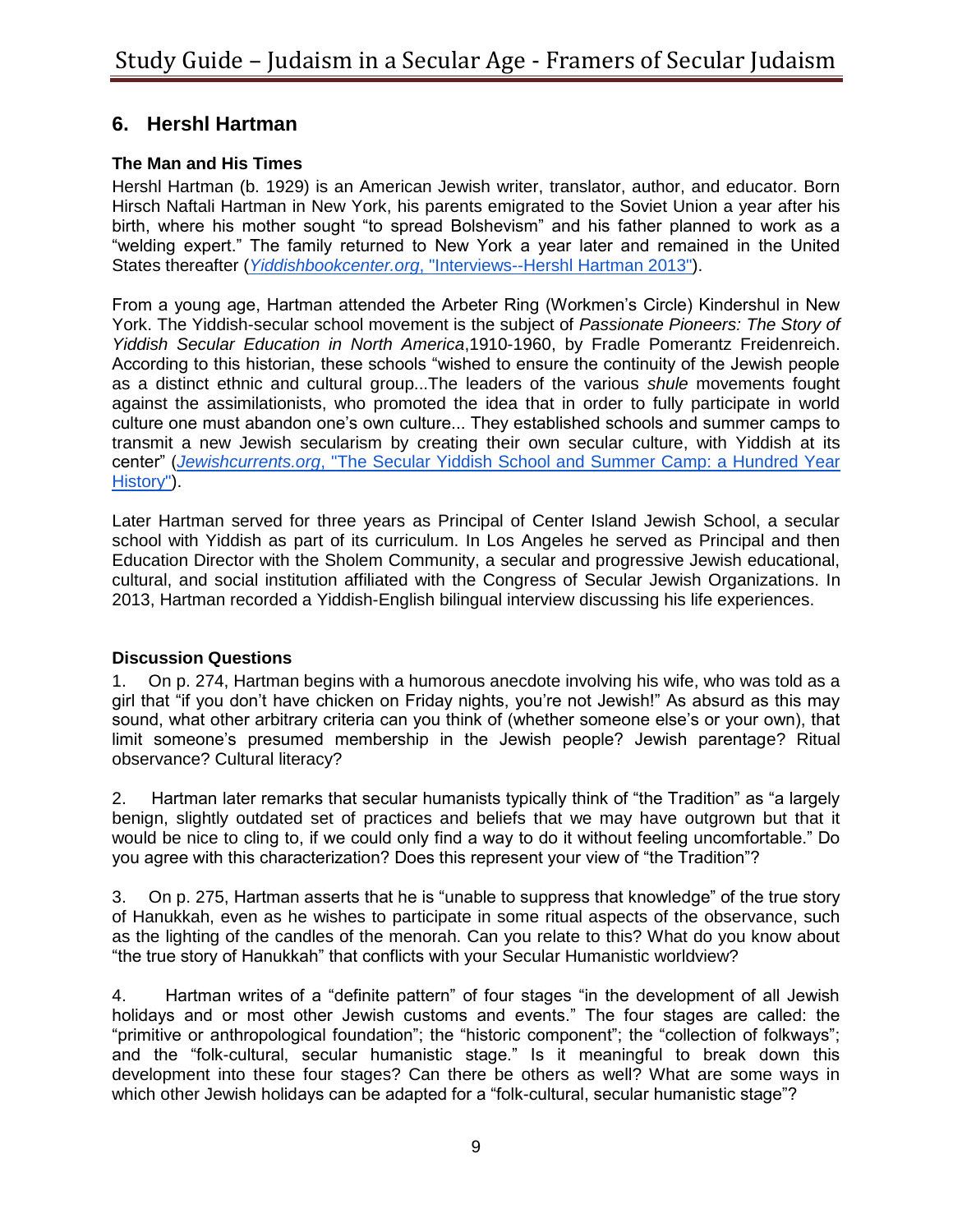# **7. Isaiah Berlin**

### **The Man and His Times**

Sir Isaiah Berlin (1909-1997) is considered one of the Twentieth Century's leading liberal philosophers and thinkers. The Jewish presence in Berlin's birthplace of Riga, Latvia, dates to the 16th Century. The community there suffered persecution throughout the centuries, and in 1795 the areas within which Jews lived were annexed by Russia (*Jewish Virtual Library*, "Riga, Latvia").

In 1917 Berlin moved with his family to Petrograd, where he witnessed both stages of the Russian Revolution. In 1921 they moved again to Britain, where Berlin studied at London's St. Paul's school and Corpus Christi College, Oxford. Beginning in the 1940's and 50's Berlin began to focus in his work on Marxist and socialist philosophy and legacy of the Enlightenment. A major hallmark of Berlin's philosophy is the concept of "pluralism," defined as the view "that in cases where there are conflicts between genuine values, there may be no single right choice" and that "there is no single ideal life, no single model of how to think or behave or be, to which people should attempt, or be brought, to conform as far as possible" (*Stanford Encyclopedia of Philosophy*, "Berlin, Isaiah"). Berlin was the author of over twenty-five published works, including *The Hedgehog and the Fox: An Essay on Tolstoy's View of History* (2nd US ed., Princeton University Press, 2013) and *Against the Current: Essays in the History of Ideas* (2nd ed., 2013, Princeton University Press).

#### **Discussion Questions**

1. In his discussion of "objective values" on pp. 283-4, Berlin writes that hypothetical people who worship trees "only because they are made of wood…are not human for me." What does it mean to be "human"? Is it fair or meaningful to make sweeping value judgments about who is "human" based on cultural practices and/or beliefs? If these hypothetical beings are not human, what are they?

2. On p. 284, Berlin notes quite rightly that "values can clash," yet his conclusion from this statement is somewhat more sweeping: "that is why civilizations are incompatible." Are distinct civilizations, in your opinion, necessarily "incompatible"? Is it always "values" that truly drive conflict, or it is just as often more mundane things, such as land and resources?

3. Later on p. 284, Berlin writes that, while equality and liberty have been among the primary goals of humanity for centuries, "[e]quality may demand the restraint of liberty" and "liberty…may have to be curtailed in order to make room for social welfare." Is this true? If so, how do we find the proper balance between equality and liberty? Do we truly want to live in a world in which some people are "more equal than others"?

4. On p. 285, Berlin writes, "Happy are those who live under a discipline which they accept without question…whose word is fully accepted as unbreakable law; or those who have…arrived at clear and unshakable convictions about what to do and what to be that brook no possible doubt." Yet Berlin goes on to say that this way of seeing the world "may make for contentment, but not for understanding of what it is to be human." Do you accept this? Are people who see the world this way truly "happy"?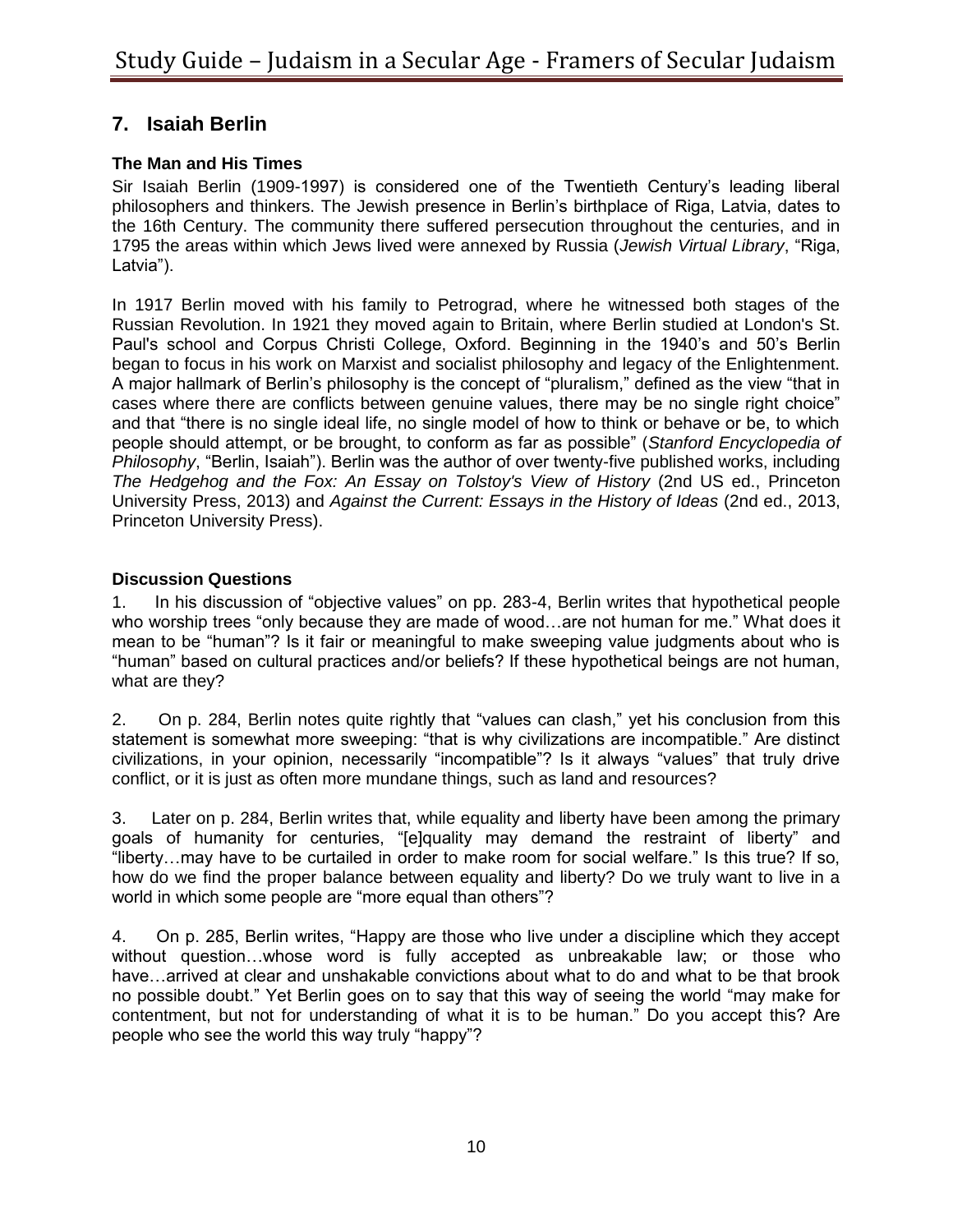# **8. Albert Memmi**

### **The Man and His Times**

Albert Memmi (b. 1920) is a French writer and educator of Tunisian-Jewish extraction. Memmi grew up near Tunis' Jewish ghetto, known as the Hara, and attended an exclusive French high school in native country. His country came under direct German occupation during World War II and, under the Nazi regime, many Tunisian Jews were sent to forced labor camps and had their property confiscated, while others were extorted, deported, and executed. After the War, Tunisia's government passed harsh anti-Jewish legislation and nearly all of Tunisia's Jews left the country, emigrating primarily to France and Israel; the Jewish population of Tunisia was only 900 in 2013, from 105,000 in 1948 (*Jewish Virtual Library*, "Tunisia").

Following the War Memmi studied in Paris and then returned to Tunis to teach. Memmi's first two novels, *Pillar of Salt* and *Strangers*, provoked controversy, as did an article he wrote advocating for the destruction of the Hara. He has enjoyed a distinguished career as lecturer and researcher in Tunisia, France, and the United States and is the recipient of numerous accolades and awards (*Encyclopedia.com*, "Memmi, Albert 1920-"). Memmi's books on specifically Jewish subjects include *Portrait of a Jew*, *Liberation of the Jew* and *Jews and Arabs*.

#### **Discussion Questions**

1. Memmi asserts on p. 291 that "[n]either the Jewish will to live, nor the solidarity, nor belonging to Jewry, are the results of a free choice. A man is not a Jew because he decided to be one; he discovers that he is a Jew, then he either consents or refuses…without ceasing to be one." What are your thoughts on this?

2. On p. 292 Memmi observes, "it is clear that one always feels a close kinship with one's own people, even if they repel you, even if they irritate you." Do you agree? Have you always felt a closeness with "your own people," whoever they may be? Does this refer to anyone for you besides the Jews?

3. Later on p. 292 Memmi claims, "in discussing the teaching of my fathers, in debating against the written and the oral word, I nevertheless am nourished by it." How important is study in your connection to Jewish tradition? Is it more or less important than ritual, food, art, music, or other aspects?

4. Toward the bottom of p. 292, Memmi argues, "when, in a burst of pride, I try to remember who I am, I turn instinctively to that heritage." Can you relate to this? Does your connection to the Jewish people fill you with a sense of pride? Are there any parts of this tradition that make you a little less proud?

5. On p. 297, Memmi argues: "One can, indeed one must, reject Judaism, but one cannot reject Jewry….When one is already part of a minority and banned by society, one cannot allow oneself to break with one's own people as well." Besides the distinction Memmi makes between "Judaism" and "Jewry," what are your thoughts on Jews who leave organized Jewish life altogether (whether or not they convert to another organized religion)? Are they as problematic as the ones who try to "ban" Judaism, as may be implicit in the question?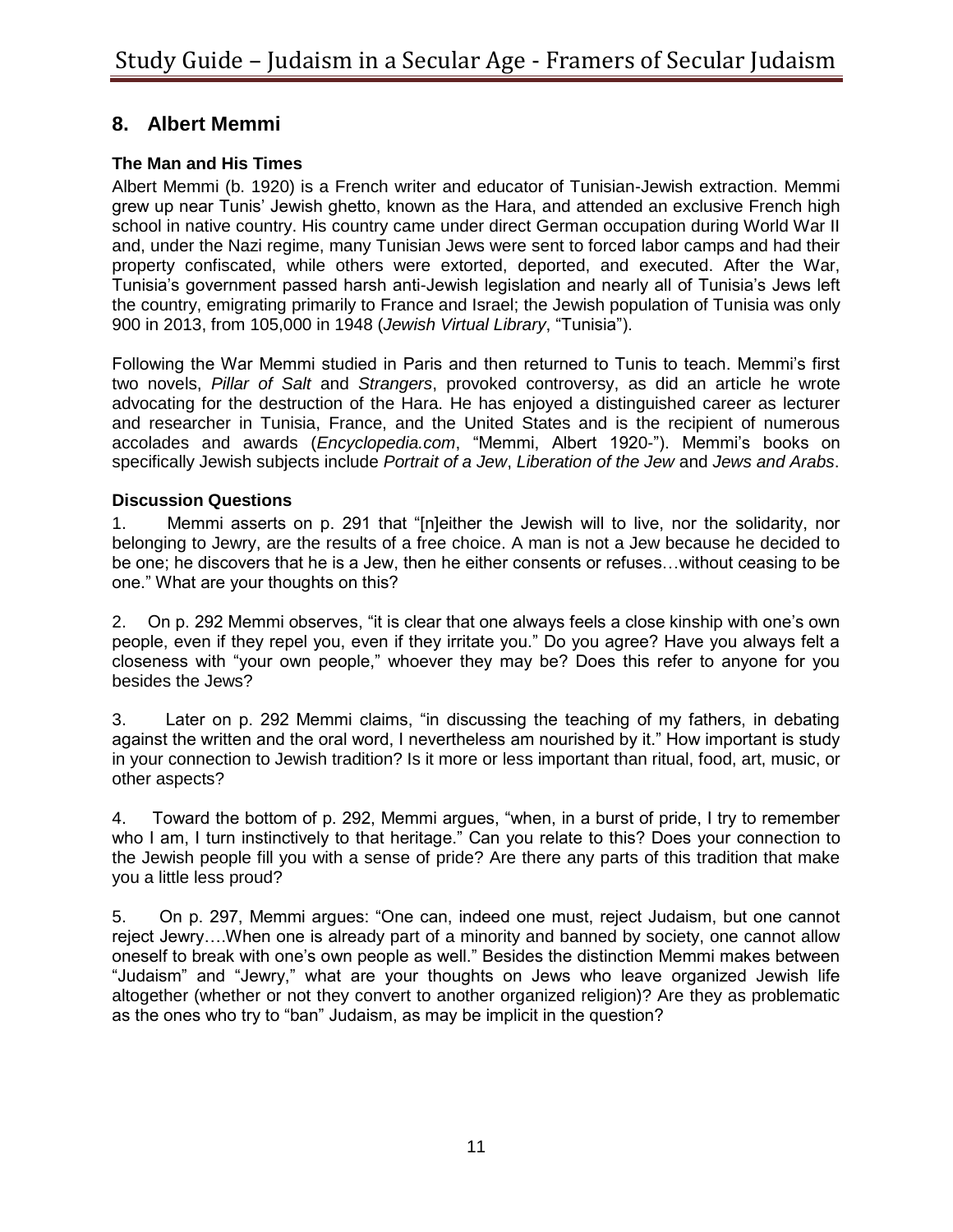# **9. Haim Cohn**

### **The Man and His Times**

Haim Cohn (1911-2002) was an Israeli judge, scholar, and politician born in Lübeck, Germany. The town of Cohn's birthplace was off-limits to Jews during the Middle Ages and Renaissance; a Jewish community gradually emerged in the late 18th Century in the neighboring town of Moisling, and the former annexed the latter in the first decade of the 19th Century. In 1848 following the European revolutions, Jews were allowed to settle in Lübeck, and a synagogue was established in 1850. The Jewish population climbed to as high as 700 in the years before World War I, but declined to 250 after Hitler's rise to power (*Jewish Virtual Library*, "Luebeck").

Cohn traveled to Eretz Yisrael in 1930 and studied at the Rabbi Kook Yeshiva in Jerusalem. He arrived at a time when tensions between Arabs and Jews were hot (the Arab revolts over access to the Western Wall had occurred less than a year earlier). Cohn practiced law in Israel and in 1950 became Israel's Attorney General and, in 1960, an Israeli Supreme Court justice (*[Ynet.co.il](http://www.ynet.co.il/articles/0,7340,L-1826929,00.html)*). His judgments on the Court emphasized the value of human dignity, citing modern as well as rabbinic legal precedent on the subject (*Jewish Virtual Library*, "Human Dignity and Freedom"); he was also a consistent advocate for minority rights, including the rights of Palestinians to freedom of expression (*[The New York Times](http://www.nytimes.com/2002/04/13/world/haim-cohen-91-israeli-judge-and-human-rights-advocate.html)*[, "Haim Cohen, 91, Israeli Judge](http://www.nytimes.com/2002/04/13/world/haim-cohen-91-israeli-judge-and-human-rights-advocate.html)  [and Human Rights Advocate"\)](http://www.nytimes.com/2002/04/13/world/haim-cohen-91-israeli-judge-and-human-rights-advocate.html). Described as "the conscience of this country" by colleague Hadassah Ben-Itto, Cohn was the author of five books, including *The Trial and Death of Jesus* (Konecky & Konecky, 1968).

### **Discussion Questions**

1. On p. 301 Cohn argues that a "natural-born or converted Jew who desires to cease being a Jew…" has the right "to disengage himself from Jewishness if and when and from whatever motives he so desires," adding that "this right cannot be taken away from him." Is this in fact a "right"? What reasons might one have for wanting to disengage from Jewishness? Is it different in the case of a "natural-born" as for a converted Jew?

2. Later on p. 301 Cohn writes "that Jews cease to regard themselves as Jews," and often "also cease to be regarded as Jews by others" when they "actually and consciously" sever all ties with Jews and Judaism. Can you think of historical examples for whom this was the case? Are there or have there been Jews who ceased to regard themselves as Jews but who were still considered Jews by others? Is this possible for "bad" people as well as "good" ones?

3. On p. 302, Cohn points out that in Hebrew there traditionally existed "no term to signify the concept of religion" and that this fact "caused a confusion between religion and faith in Judaism." What is the difference between religion and faith, in your opinion? Do you consider yourself to have either one?

4. On p. 303 Cohn notes that "[t]here is a prevalent opinion that if we do not believe in God, we don't 'believe' at all." Even if you don't believe in God, what things do you believe?

5. Later on p. 303, Cohn notes that "[n]obody keeps all 613 commandments and laws to the letter," and that the Conservative and Reform movements "keep the basic *mitsva* of belief in God" and pick and choose from among the rest. Do you think a Secular Humanistic approach to Judaism ultimately comes from the same impulse, and simply continues the principle a step further? Do you suppose all Reform and Conservative Jews necessarily believe in God? What *mitsvas* do you keep, if any, even if you don't believe in God?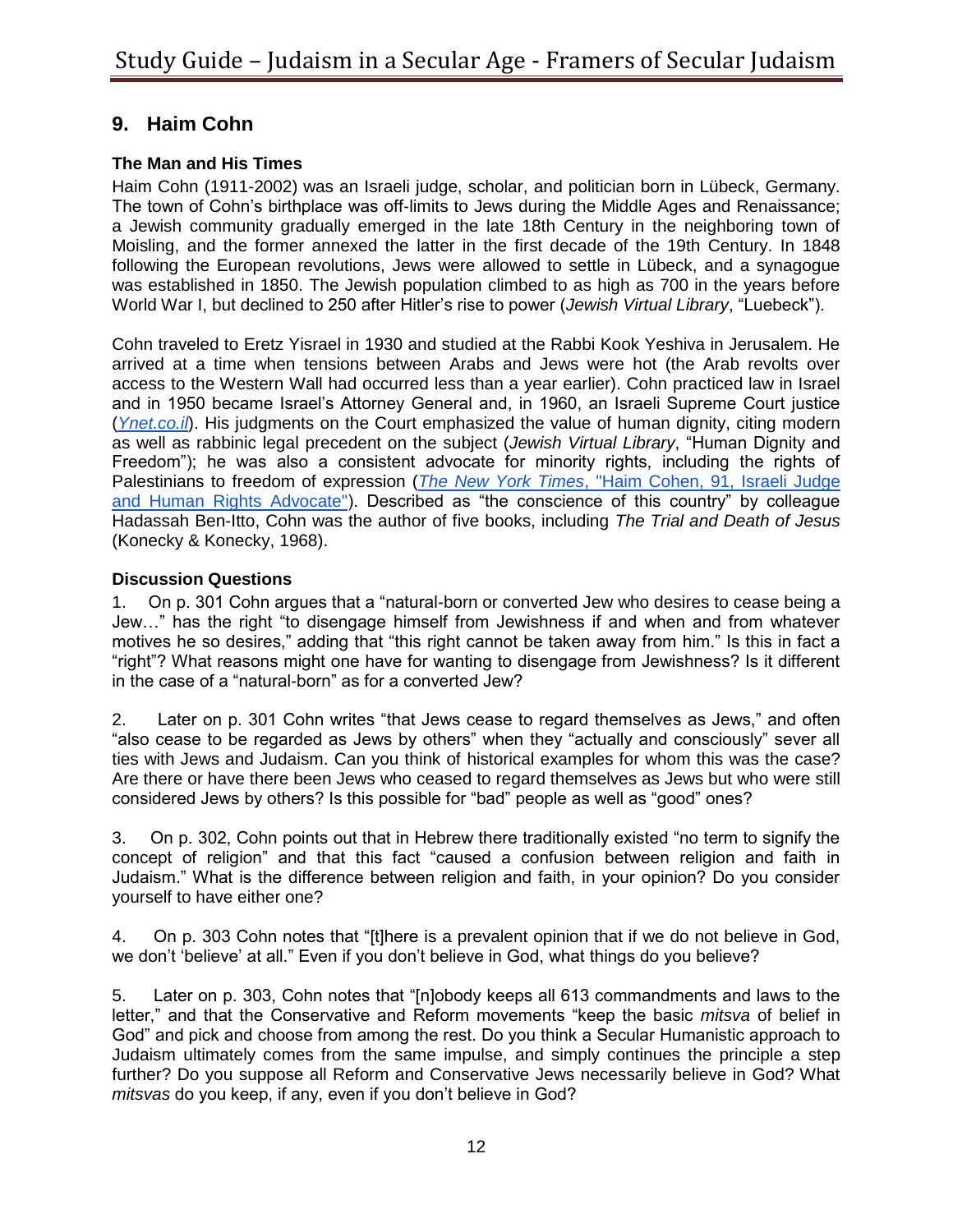# **10. Yehuda Bauer**

### **The Man and His Times**

Yehuda Bauer (b. 1926) is an Israeli professor and Holocaust scholar originally from Prague. The Jewish community in Bauer's birthplace has a history going back over 1,000 years. The first Jews to settle in Prague were required to establish their community in a specific location within the city, on the right bank of the Moldau river, which over time became the Prague ghetto. In the 16th Century Prague experienced the Renaissance, while the Jewish community entered into a golden age; Prague became a center of Jewish mysticism, with legends involving the Maharal and the Golem. With a Jewish population of 92,000, Prague boasted one of the largest Jewish communities in Europe on the eve of World War II; over two-thirds of the Jewish community perished in the Holocaust, and by 1950 half of the remaining Czech Jews had emigrated to Israel (*Jewish Virtual Library*, "Prague").

Bauer escaped Czechoslovakia with his family on the day the country was annexed by Nazi Germany in 1939. He attended high school in Haifa and then studied history at the University of Cardiff in Wales on a scholarship, interrupting his studies to fight in the 1948 Arab-Israeli War and then returning to complete his degree. He did his graduate work at Hebrew University in Jerusalem and began teaching the next year. Bauer is the author of over thirty books, including *American Jewry and the Holocaust* (Wayne State University Press, 1981), and sat on the editorial board of Yad Vashem's *Encyclopedia of the Holocaust*.

#### **Discussion Questions**

1. On p. 306, Bauer writes with respect to the Holocaust that "silence is self-defeating" and "un-Jewish in the extreme." Do you agree? What makes silence (or anything else for that matter), "un-Jewish in the extreme"? Is the Holocaust simply a unique case where there is less room for debate about the acceptable responses?

2. Later on this same page, Bauer ascribes to some in the ultra-Orthodox community a "primitive interpretation" of the Holocaust based on "magical" notions that "human deeds or misdeeds cause the reaction of divine forces, which cause the disaster." Is this fair? Do you know any ultra-Orthodox Jews, and does this accurately describe their view? Are there any non-Orthodox Jews in your circle who actually share a version of this same viewpoint?

3. Towards the bottom of p. 306, Bauer notes both the "uniqueness" and the "universality" of the Holocaust. While distancing himself from interpretations of the event as "outside of human and Jewish experience" (p. 308), Bauer also rejects the claim that the Holocaust is "'simply' another, harsher form of anti-Jewish persecution" (p. 308). What, then, are we to make of the Holocaust? Are we simply left to conclude that it is the worst, most recent large-scale instance of "anti-Jewish persecution" in a chain of events stretching back hundreds of years? Or is there some other approach that better articulates the scope of the event and its ramifications to this day?

4. On p. 310, Bauer concludes that "humans are capable of Holocausts, just as they are capable of goodness." On p. 311, he elaborates that "the same Holocaust also contains shining examples of human heroism, self-sacrifice, altruism, and simple good in the most impossible situation." Do these acts of goodness in any way mitigate the horrors of the Holocaust? Do they reveal something terrifying, yet true, about human nature? What steps can we take to try to prevent similar future tragedies?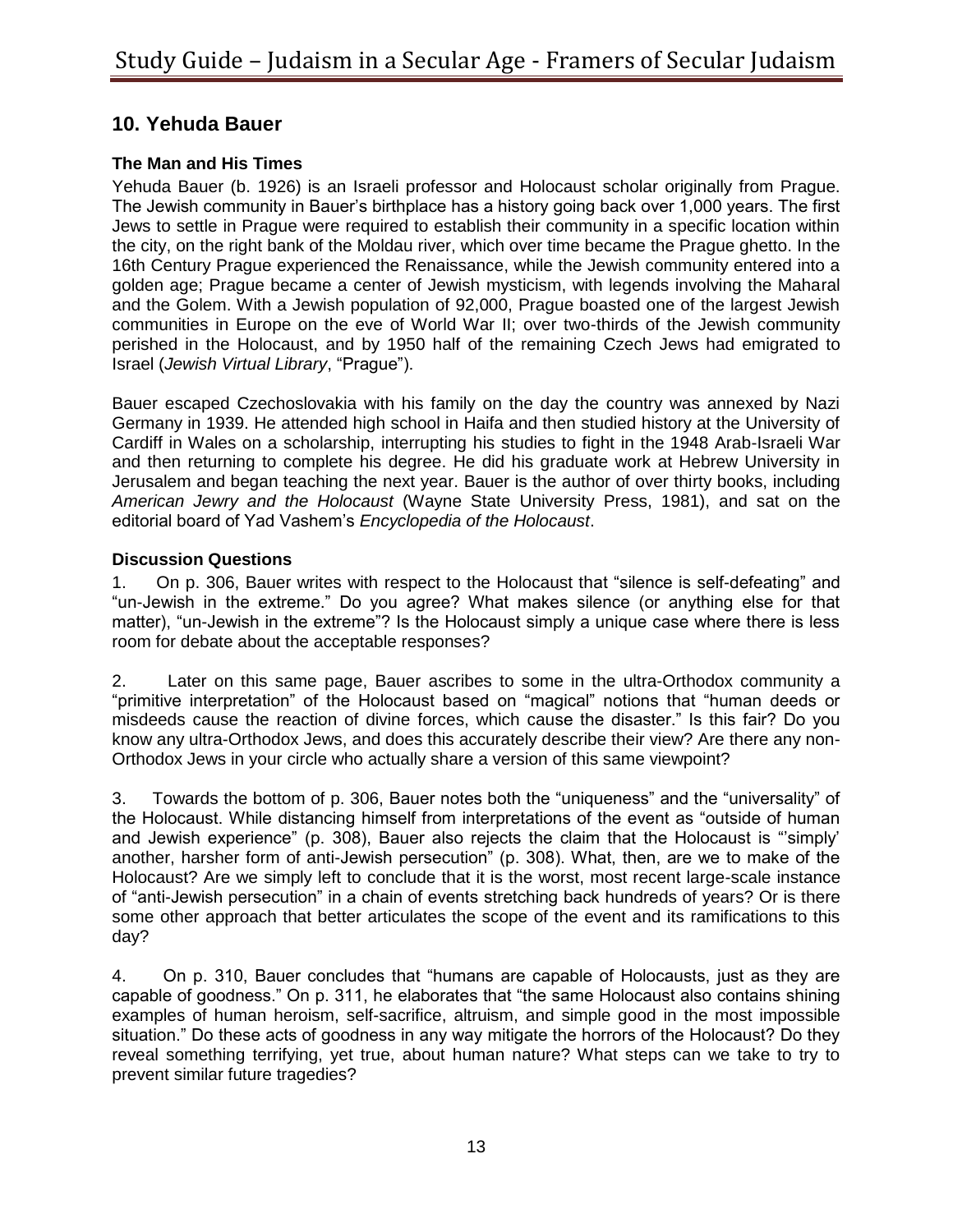# **11. Zev Katz**

### **The Man and His Times**

Zev Katz (b. 1924) is an Israeli author and academic originally from Jaroslaw, Poland. Jaroslaw became important in the 16th and 17th Centuries for the fairs held there three times a year, in which Jewish merchants and communal leaders played an important role. A permanent Jewish presence slowly began to emerge in the town itself in the 17th Century, and in 1921 the Jewish population was nearly 7,000. The community was frequently subjected to persecution, and the years of World War II brought further destruction and suffering; in 1939 the Germans captured the city, burned the town's synagogue, and deported the town's entire Jewish population to Soviet-occupied territory. Katz spent the War years in Siberia and Kazakhstan, where exiled Jews suffered poor housing conditions, lack of employment, and administrative restrictions (*Jewish Virtual Library*, "Jaroslaw").

After the War, Katz illegally made his way to a displaced persons camp in Germany, from whence he emigrated to Israel in 1948 to fight in the War for Independence. He studied at Hebrew University in Jerusalem and the University of London, obtaining a Doctorate and returning to Israel in 1957, where he served as a correspondent for *Haaretz*. He is a co-founder of the Israel Association for Secular Humanistic Judaism and the author of numerous books, including his memoir *From the Gestapo to the Gulag: One Jewish Life* (ISBS, 2004).

#### **Discussion Questions**

1. On p. 313 Katz writes that secular and humanistic Jews should strive to create "a true understanding of Jewish history" and notes that "religious institutions rarely teach" such history. Is this in fact the case? If you are from a more traditional religious background, what things did you learn that you now know to be untrue? How do we know what is "true" in the first place?

2. On p. 314, Katz writes that "Jewish history was the work of human beings, some of them great geniuses, others great military leaders and national heroes of their people." Does this characterization omit anyone? What of the ordinary people whose stories also represent Jewish history? What about the "not-so-nice" people from Jewish history?

3. Citing Ahad Ha'am, Katz writes on p. 314 that "it doesn't matter whether Moses existed or not," because "Moses exists in the historical memory and conscience of the Jewish people." Do you agree? If this is true for Moses, can it be true for other mythic and legendary figures as well? What of the figures within the Jewish historical memory and conscience that *don't* teach us such "nice" lessons--does it matter if they existed or not?

4. On p. 317, Katz poses the question, "How did the Jewish people survive?" On the next page, he enumerates four traditional approaches to this question; noting on p. 322 that "secular Jews would certainly reject the 'extreme' religious theory," he argues that "there is much that can be learned from the other theories—the "moderate" religious theory, the "national will to survive" theory or the "spiritual centers" theory…." What is your take on this? How did the Jewish people really survive, in your opinion, and what predictions can you make for their future?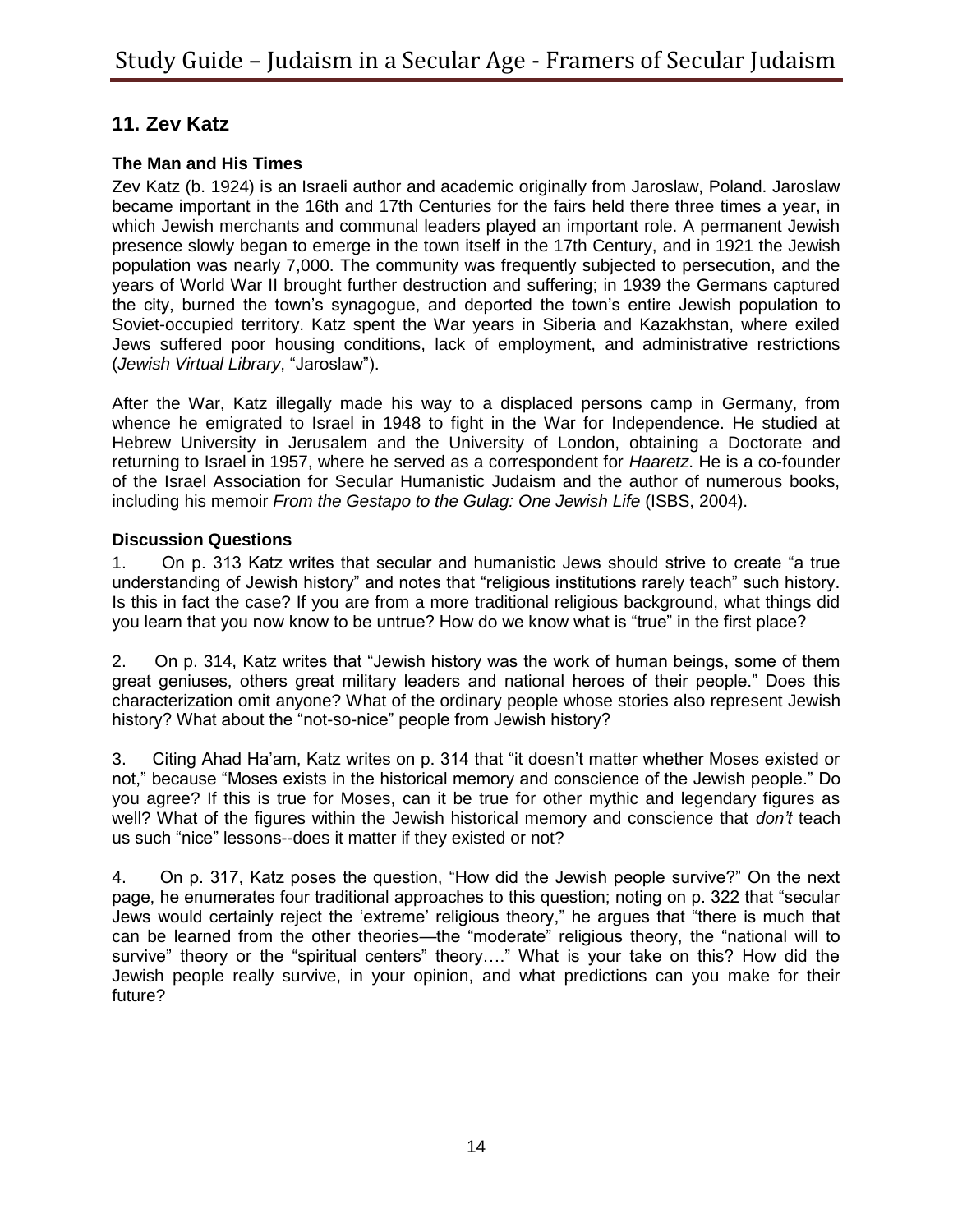# **12. Shunya Bendor**

### **The Man and His Times**

Shunya Bendor (b. 1916) was an Israeli scholar and educator of Romanian extraction. As a young adult in his native country he became a leader in the Hashomer Hatzair movement. With roots in pre-World War I Eastern Europe, Hashomer Hatzair was the first Zionist youth movement, teaching outdoor skills, self-reliance, and a love and reverence for nature. Some of the group's leaders would suffer persecution during World War II, with several Romanian leaders arrested and executed for anti-fascist activities (*Jewish Virtual Library*).

After emigrating to Eretz Yisrael in 1936, Bendor was one of the founders of Kibbutz Dahlia in Israel and later served as director of Oranim. His research has focused on Ancient Israelite history and his books include *Origins of the Institute of Kingdom in Ancient Israel* and *The Structure of Society in Ancient Israel*.

#### **Discussion Questions**

1. Bendor writes on p. 325 that a secular way of thinking does not depend on "good beyond man" nor on "Divine good," and that "the universe is neither good nor evil in the moral or animate world." What are your reflections on this? Are "good" and "evil" nothing more than human conceptions? Can they still be useful?

2. Later on p. 325, Bendor cites Rabbi Elazar Ben Arach, who said, "One should learn Torah well enough to answer the *apikoros* (heretic)." Do *apikorsim* have the same responsibility to learn Torah as well (or perhaps even more so)? Is it appropriate for either side to only "cherrypick" passages that strengthen their point of view?

3. On p. 326, Bendor writes that "the secular humanist does not ignore the existential human need for hope, belief, and meaning." How can secular humanists meet these human needs? How do you meet them in your own life?

4. At the conclusion of his essay, Bendor writes of secular humanist Jews that "they belong to the Jewish people, they choose to belong to the Jewish people, they are responsible for the people's continuation; they live according to the cultural norm of the people, they maintain it and they change it, they make it real." What are your thoughts on "the Jewish people," "Jewish continuity" and "Jewish cultural norms"? With no "Jewish Pope" to answer definitively, who decides for us what these are?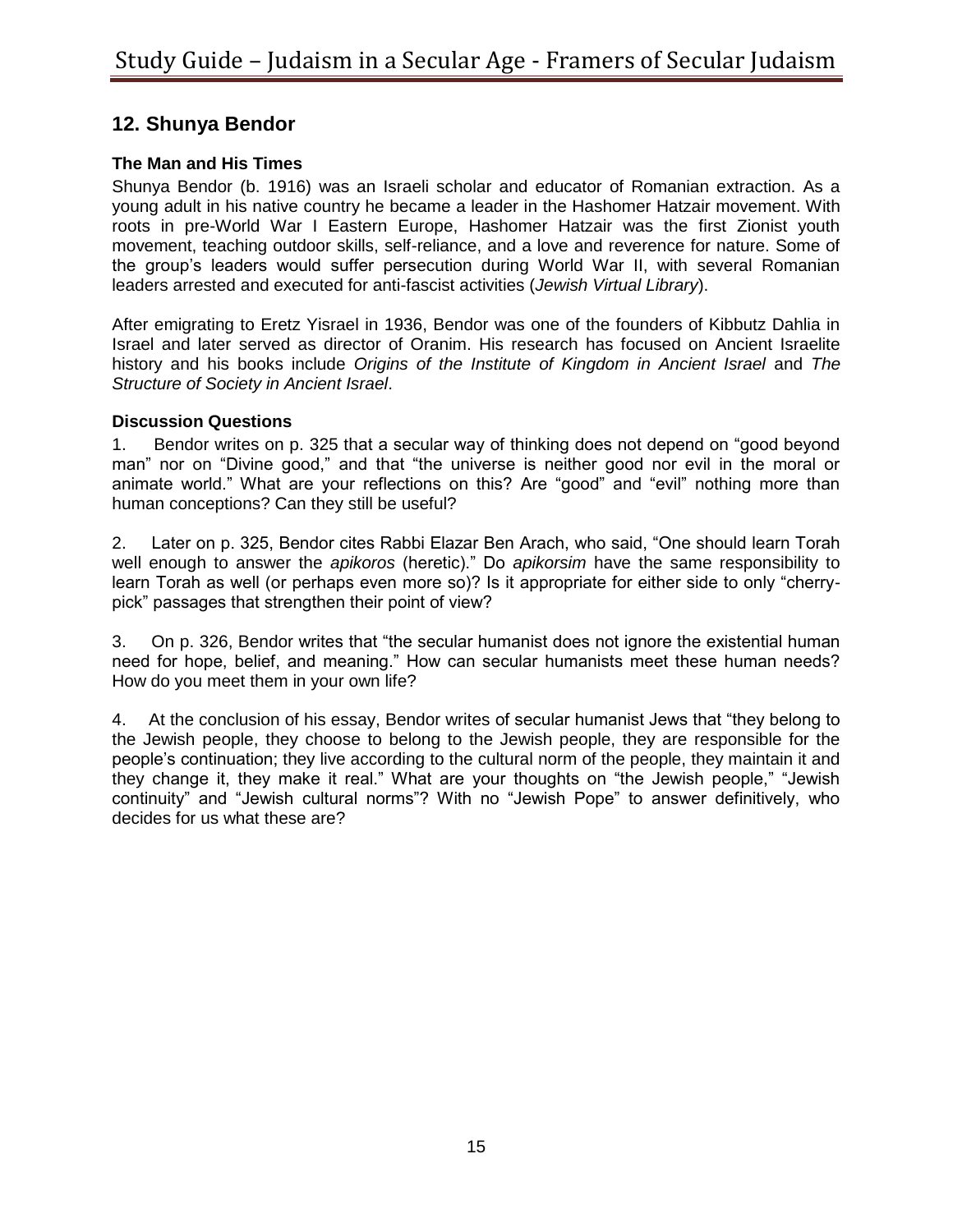# **13. Uri Rapp**

### **The Man and His Times**

Uri Rapp (1923-1996) was an Israeli lecturer and drama critic. He was born in Germany during the period of the Weimar Republic, the German government in place between the two World Wars. German Jews achieved some measure of prominence during this period despite representing less than one percent of the German population: noteworthy for their roles in government are Hugo Preuß, the Interior Minister who wrote the first draft of the Weimar constitution; and Walther Rathenau, foreign minister and head of the German Democratic Party; and German Jewish intellectuals including Albert Einstein, Erich Fromm, Theodor Adorno, and Kurt Weill were active during this period as well. A disproportionate number of German Jews also found their way into the wealthy and educated classes.

When Rapp left Germany in 1936, the so-called Nuremberg Racial Purity Laws were on the books, proclaiming that German Jews were no longer citizens. Jews were soon prohibited from serving in the armed forces and holding professional jobs, and Nazi persecution of Jews continued up to and throughout the Second World War (1939-1945). *Kristallnacht*, a German state-sponsored pogrom against the Jews, took place two years after Rapp's emigration; by the end of the War six million Jews would be murdered by the Nazis.

Rapp emigrated to Eretz Yisrael in 1936 and completed his M.A. at the Hebrew University in Jerusalem. He returned to Germany for his Ph.D. and then took a position as lecturer at Tel Aviv University, later serving on the boards of the Israeli Association for Secular Humanistic Judaism and the International Institute for Secular Humanistic Judaism. He was a presenter at the International Federation for Secular and Humanistic Judaism Conferences in 1986 and 1992 and is the author of several books.

#### **Discussion Questions**

1. Rapp begins his essay on p. 329 with the assertion that "a religious man thinks that God created man a humanist thinks that man created God." Yet he also acknowledges that "there are humanists who believe in God." What does the word "humanist" mean to you? Is "humanism" always synonymous with "secular humanism," or are there different kinds? What does it mean to say that "man created God"?

2. Later on this page Rapp writes that "today, those who see the Ten Commandments as literally the central ethical document must carefully read the commandments." This includes the passage that "a jealous God visits the iniquities of the fathers onto the children." Do you think most people in Western culture really believe in the Ten Commandments in their literal meaning? If not, why are they so ubiquitous in our culture?

3. Towards the bottom of p. 329, Rapp writes that "humanist values must flow from moral awareness and the strength of will of man himself." What constitutes "moral awareness" in your opinion? How do we decide what is "moral" in the absence of divine laws? What is "strength of will," and how does it translate into words and deeds?

4. On p. 330, Rapp writes that "the weakness of Humanism lies in its inability to win over those who are searching for absolute answers to their questions." Is this an insurmountable weakness? Could it just as easily be considered a strength? Why are some people so much more comfortable with certainty—even certainty regarding problematic beliefs and views?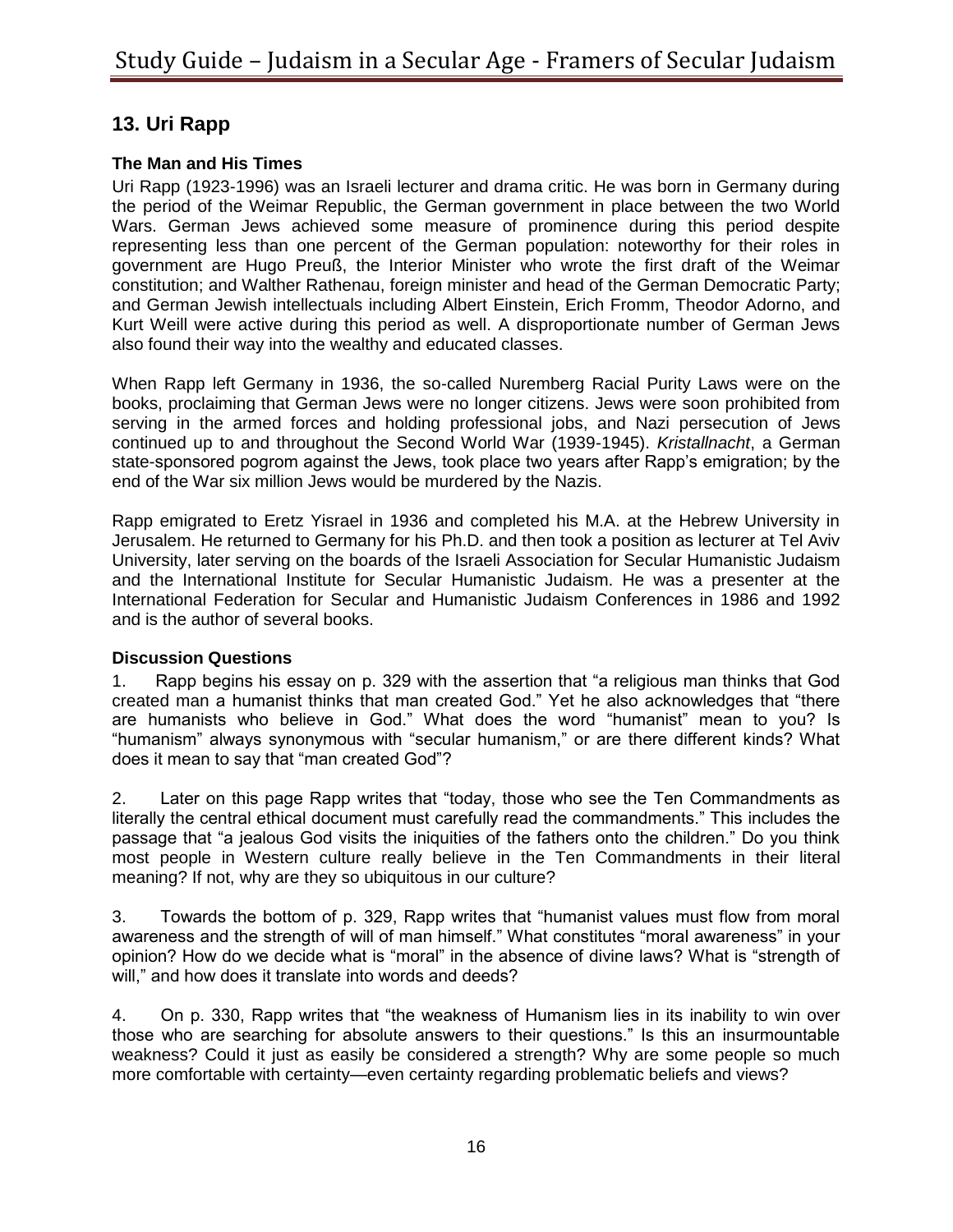### **14. Yaakov Malkin**

### **The Man and His Times**

Yaakov Malkin (b. 1926) is one of the foremost leaders in the Israeli Humanistic Jewish movement. Born in Warsaw, Poland, the Jewish community in city of his birth was once rivaled only by New York in its size. The first Jews to settle in the city arrived in the 14th Century; they were soon expelled and subsequently banned from the city for several centuries, but were allowed to settle there once again in 1768. In the 18th Century the city became a center of Hasidim, and in the 19th Century the population flourished and a "Jewish Quarter" was established. The Jewish community was over 40% of the city's total population before World War II; the community was decimated by the Holocaust and only a small fragment remained following the War (*Jewish Virtual Library*, "Warsaw").

Malkin is the author of numerous books, including *Judaism Without God? Judaism as Culture and Bible as Literature* (Milan Press, 2007). His home was vandalized in 2016 by religious extremists (*Haaretz*, "Head of Atheist Organization's Jerusalem Home Vandalized in Apparent Jewish Hate Crime"). He is the publisher of the magazine *Free Judaism* and serves as Provost of T'mura-IISHJ, the Israeli branch of the International Institute for Secular Humanistic Judaism.

#### **Discussion Questions**

1. On p. 335, Malkin writes that "Judaism is a changing, multifaceted and dynamic national culture." What are some of the ways in which Judaism has changed over the centuries? In what ways is Judaism a "national culture"? Have you ever experienced your Jewish identity to be in conflict with the prevailing national culture of the country in which you live?

2. Later on p. 335, Malkin writes of the ways in which the "dense togetherness" of Israel forces diverse groups within the Jewish community to interact. Have you been to Israel? Have you found this to be the case? Are there, or have there been, other Jewish communities around the world where this was similarly true—and is it good, bad, or neutral, in your opinion?

3. Quoting an Israeli professor colleague of his, Malkin writes on p. 336 that "there is no 'Judaism says," but only "it is said in Judaism," and that "one can only quote different spokespersons representing different groups within the Jewish people." Can you think of any examples of real-world situations where conflicting answers within Judaism have created confusion? When Jewish tradition presents conflicting views, how do we decide what to do?

4. Toward the bottom of p. 336, Malkin writes that "two totally different and radically opposed religions emerged" within early Judaism: one of "worship and sacrifice"; the other of "moral commandments." Were the groups which became the Saduccees and the Pharisees in fact practitioners of "two totally different and radically opposed religions"? What vestiges of this division remain, and is this division still reflected in contemporary Jewish practice?

5. The "variety of trends and groups" within Judaism during the Second Temple period clearly illustrates Malkin's argument: he cites the coexistence of "Pharisees and Sadducees, Essenes, Jewish Christians, radical zealots" and other groups as exemplary of the "pluralism" he writes about throughout the article. Is the presence of so many diverse groups, all claiming Jewish authenticity, a good thing for everyone in the end, even if we strongly disagree with some of these interpretations? Even if it's not, is there anything we can do about it?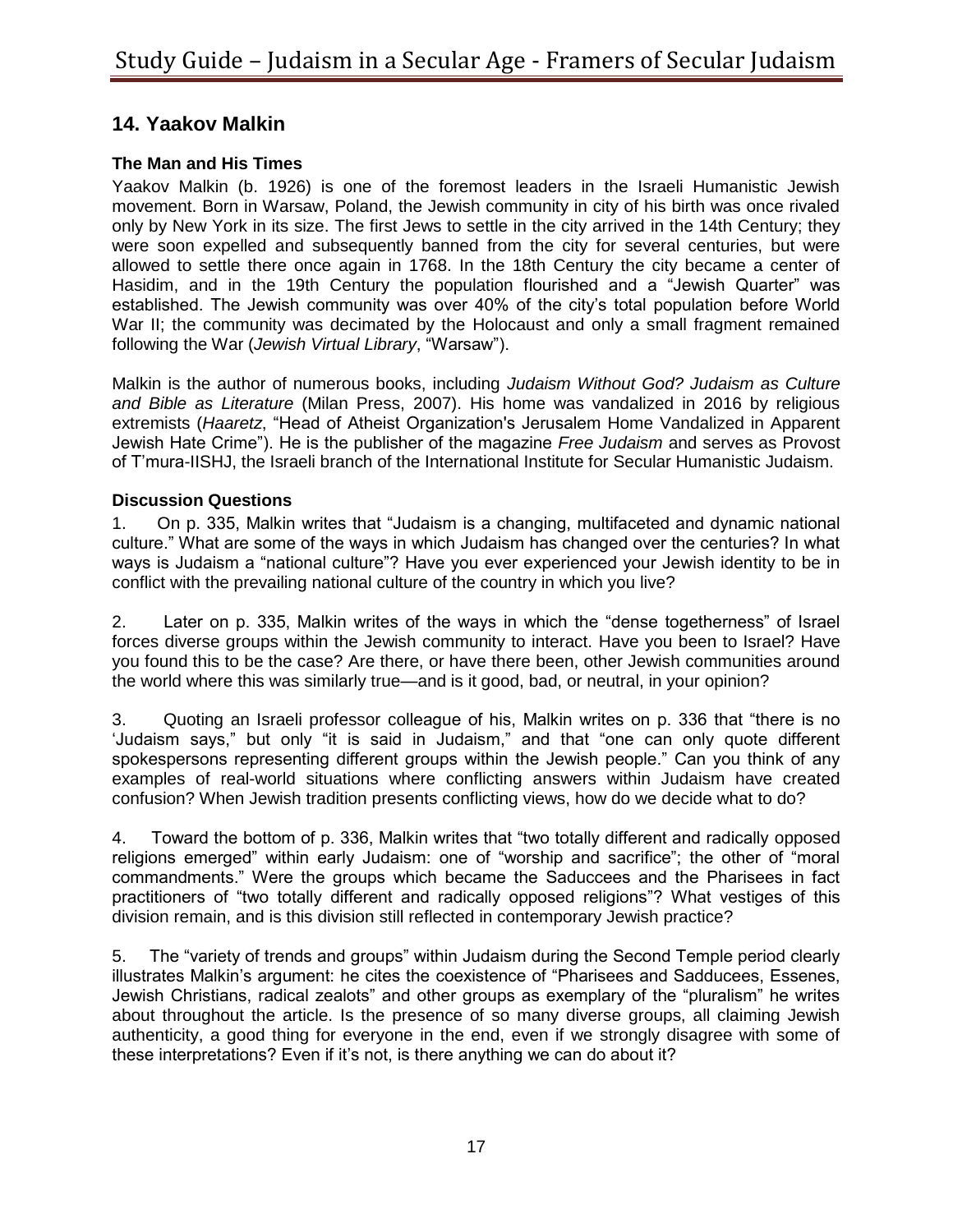# **15. Shulamit Aloni**

### **The Woman and Her Times**

Described as Israel's "First Lady of Human Rights," Shulamit Aloni (1928-2014) was an Israeli lawyer and politician and former head of the Meretz party in Israel. Born in Tel Aviv, her birthplace was established in 1909 with 60 families as the first all-Jewish city since ancient times; located outside of Jaffa, its name comes from the book of Ezekiel and means "Hill of Spring" (*Jewish Virtual Library*). The population of the city was over 46,000 in 1931, up from just over 15,000 in 1922. The Jaffa riots of 1921 resulted in a wave of Jewish immigration to Tel Aviv in the 1920's. In 1948, the modern State of Israel was declared from Tel Aviv's Art Museum (now Independence Hall); the Israeli War of Independence followed.

Aloni earned a law degree from the Hebrew University in Jerusalem in 1956. She began her political career in 1965, advocating for strong social safety-net policies and attempts to forge a lasting peace with the Palestinians. Her outspokenness on separation of religion and state forced her to resign her post as Minister of Education under Prime Minister Yitzhak Rabin in 1993. She accepted the post of Minister of Communications and Science and Culture following this resignation and retired from politics in 1996.

#### **Discussion Questions**

1. On p. 341, Aloni writes that the universal concept of the rule of law is related to the "spirit of the law." What does this mean to you? How is the "spirit of the law" sometimes in tension with the "letter of the law"? Do we always prefer one over the other, or does it depend on the circumstances?

2. In the next paragraph, Aloni writes that "democracy is not only the will of the majority or majority rule." What, then, is democracy, in your opinion? What rights, and how much power, should be awarded to the will of various minority groups in a democracy? What if there is no clear majority position?

3. In the fourth paragraph on p. 341, Aloni writes that "the tragedy of Israeli democracy is that it lacks a system of overriding norms" and that Israel has "no constitution, no bill of human rights, no history of democratic life." Be that as it may, how do such "overriding norms" of government and politics come into being? Does a written constitution guarantee a fair and equitable system? And is Israel really no different in these regards from its neighbors in the region, many of whom also lack these institutions?

4. In the last paragraph on p. 341, Aloni makes the point that the Jews who became the State of Israel "came…from 102 countries, most of them from Eastern Europe or Islamic nations where they were a defensive and seclusive minority, fearful of the authorities and far removed from carrying the burden of sovereign responsibility for service, security and their neighbors." What impact do you suppose this has had on Israel's history in the modern era? Is it not equally true that many immigrants to other countries, including the United States, also came to escape oppression and persecution (as immortalized in the words, "Give me your tired, your poor, your huddled masses yearning to breathe free"?) Has this adversely impacted American democracy, in your view, or only served to strengthen it?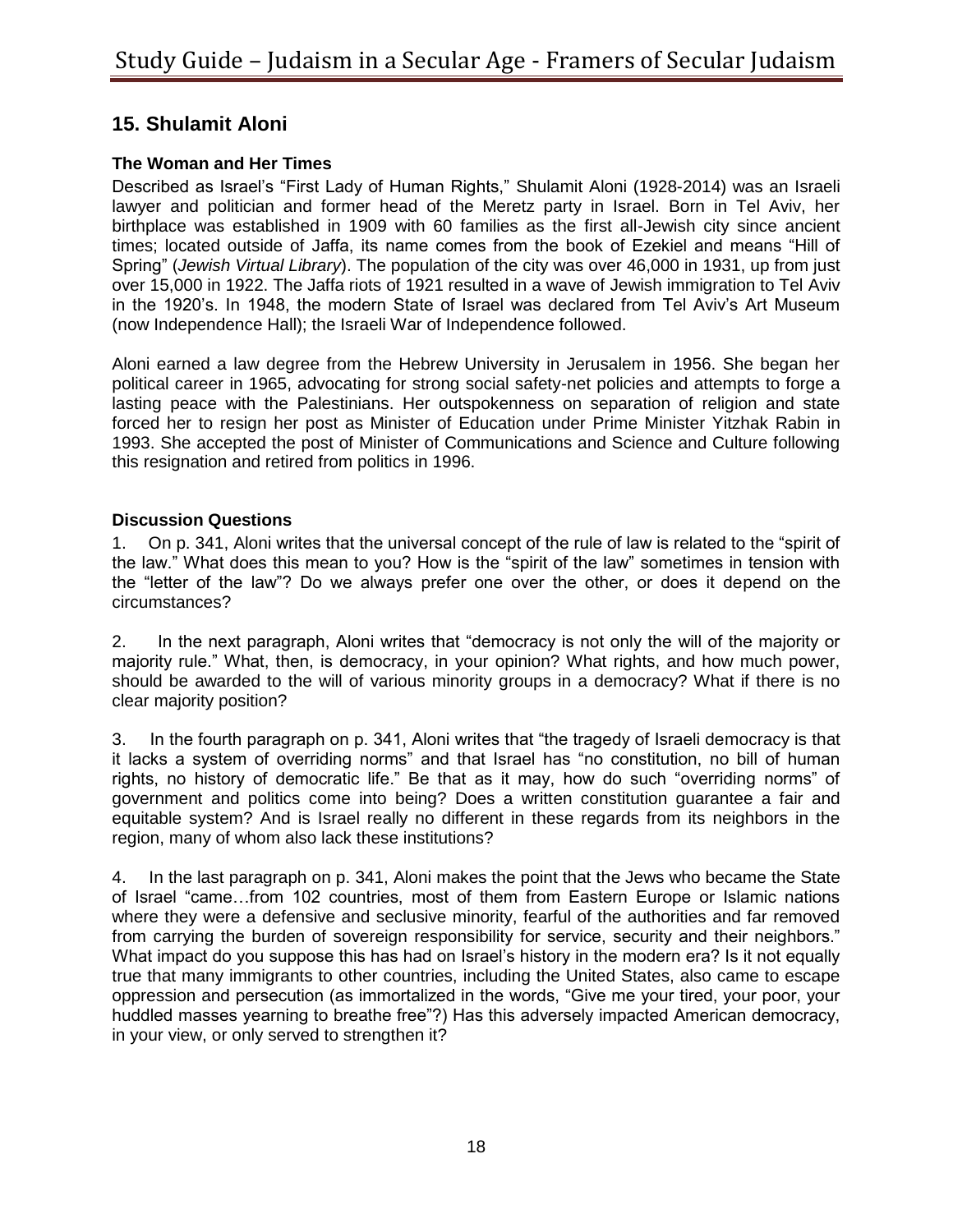# **16. Gershon Weiler**

### **The Man and His Times**

Gershon Weiler (1926-1994) was in Israeli writer and academic born in Szeged, Hungary. The Jewish presence in Weiler's birthplace dates back to the end of the 18th Century; prior to this the town had excluded Jews. The community's first synagogue was built in 1803; it was replaced by a new synagogue in 1839 (the "Old Synagogue"), which in turn was replaced by another synagogue in 1905 (the "Great Synagogue"). In the 19th Century the town was a home to religious reformers and important figures in the *Wissenschaft des Judentums* movement. In 1930 the population of the town's Jewish community was just over 5,500; during World War II the Jews were confined to a ghetto and approximately 3,000 were deported to Auschwitz (*Jewish Virtual Library*, "Szeged").

In 1948 Weiler left Hungary for Israel as the sole surviving member of his family. He earned his MA at the Hebrew University in Jerusalem and then continued his studies at Oxford; in 1973 he was appointed a Full Professor at Tel Aviv University and became head of the Philosophy Department there (*Geni.com*, "Geza [Gershon] Weiler"). His book *Jewish Theocracy* (E.J. Brill, 1988), described as a "powerful and simple book," argues that Israel as a modern democratic state cannot coexist with *halakhic* law (review by G. J. Bildstein, *The Jewish Quarterly Review*).

#### **Discussion Questions**

1. On p. 345 Weiler writes that "what makes a doctrine secularist is not its readiness or lack of it to accord respect to religious tradition but its refusal to accept that tradition on its own terms." What does it mean to accept a religious tradition "on its own terms"? In what ways should secularists respect to religious tradition, and is it possible to challenge such traditions while still being respectful?

2. Toward the bottom of p. 345 Weiler writes that the  $19<sup>th</sup>$  and  $20<sup>th</sup>$ -Century Israeli secularizers who were most successful "did not reject *halakha* outright but came to terms with it in the shape of tradition." Does this reflect your feelings about religious law and lifestyle? If not, how would you describe your own feelings?

3. On p. 346 Weiler writes that, for the most part, the Jewish people as a religious community whose sole purpose is "obeying the will of God as expressed in *halakha*" no longer exists. Is this true? If so, is this a good thing or a bad thing in your view?

4. At the top of p. 347 Weiler writes, "The Jewish state was utimately established by people who no longer saw themselves as instruments of a divine will, who no longer thought of themselves as the spectators of history…but as active participants in the shaping of their own fate." Regardless of your feelings about contemporary Israel, can you appreciate the feelings of people seeking to be "active participants in the shaping of their own fate"? Does this mark a break in Jewish history before the establishment of the state of Israel, in your opinion?

5. Before the last paragraph on p. 347, Weiler articulates his view that "[a] *halakhic*  conception of life, whether anti-state or ambitiously aiming at total control of the state, cannot live in peace with the democratic state of Israel." Do you agree? If so, what is the future for a secular Jewish state with a substantial and growing ultra-Orthodox minority population?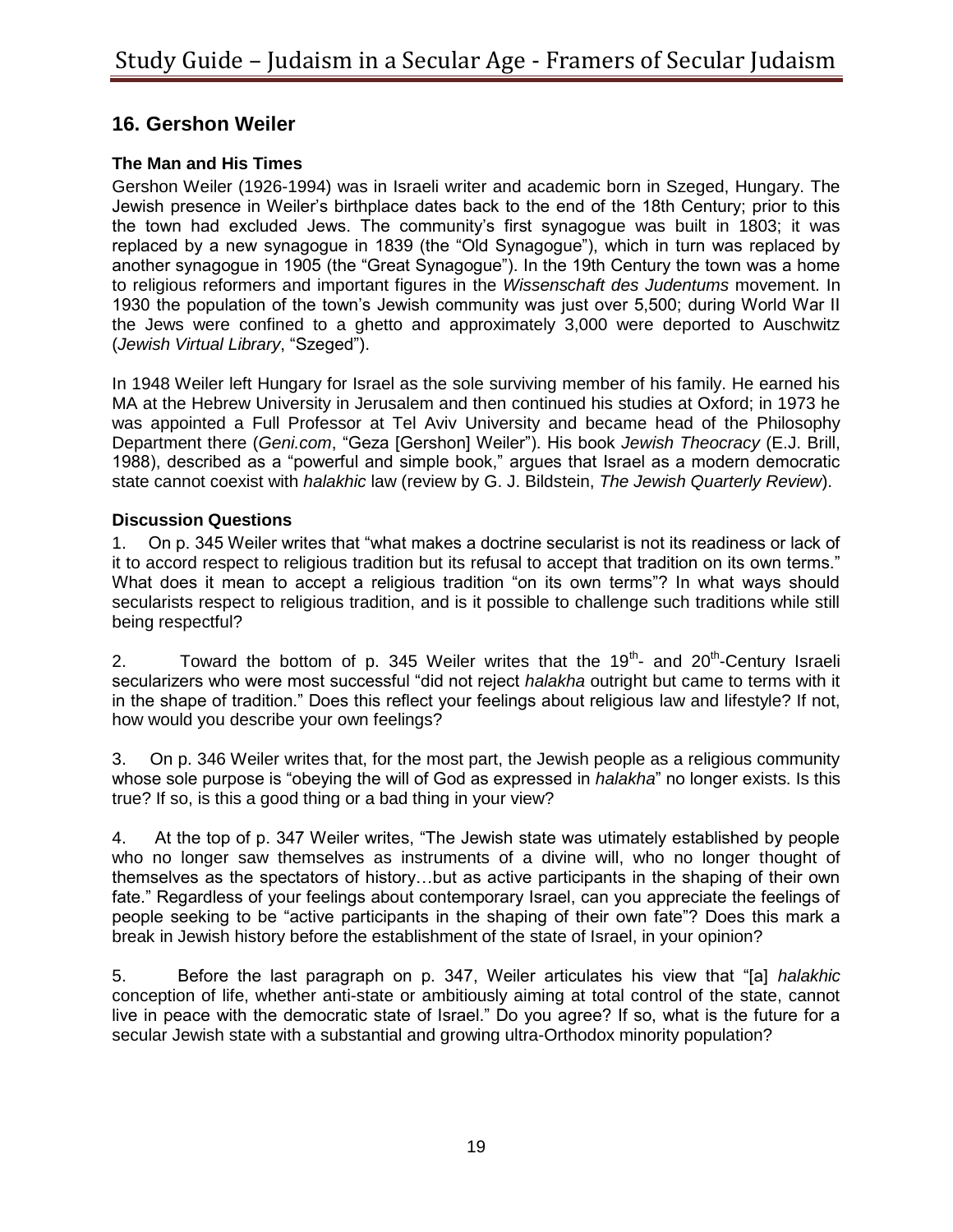# **17. Amos Oz**

### **The Man and His Times**

Amos Oz (b. 1939) is an Israeli novelist, journalist, and professor of literature at Ben-Gurion University in Beersheba. Born Amos Klausner, he grew up in the Kerem Avraham neighborhood of Jerusalem, the son of Lithuanian and Polish Jewish immigrants. Kerem Avraham ("Abraham's Vineyard") was established in the 1850's by James Finn, British Consul in Ottoman Jerusalem; a soap factory was established there after Finn's death. Today the neighborhood is primarily populated by ultra-Orthodox Jews.

Oz studied philosophy and literature at the Hebrew University in Jerusalem. Politically Oz has long been a supporter of a two-state solution to the Israeli-Palestinian conflict and is considered a champion of the Zionist left. Described as "[e]loquent, humane, even religious in the deepest sense...a kind of Zionist Orwell: a complex man obsessed with simple decency and determined above all to tell the truth, regardless of whom it offends" (*Newsweek*), Oz is the author of over twenty books.

### **Discussion Questions**

1. On p. 349, Oz asks an important question: "Are the people sovereign, through the Knesset and its laws, or is there no sovereign other than the Sovereign of the Universe, no law other than the law of the Torah?" Are these the only options? If you ascribe to the former, what happens if the majority is wrong? If you ascribe to the latter, do you believe it is ever really possible for us to understand the wishes of any presumed "Sovereign of the Universe"?

2. On p. 350, Oz proposes in effect a "4-state solution" for the Jewish people: "a Zionist state for the Zionists…a Palestinian state for the Palestinians, an ultra-Orthodox state for the ultra-Orthodox, and a settlers' state for the settlers of Gush Emunim [within Gaza, the West Bank, and Golan Heights]." Is such a resolution workable or realistic? Is it the only way to satisfy all requisite parties? Or are the various Jewish and Arab groups in the State of Israel and Palestinian Territories better off trying to try arrive at a lasting peace through other means?

3. In the next paragraph on p. 350, Oz argues that "[t]he option of separation and secesssion is infinitely better than the danger of continuous civil strife." Do you agree? What parallels can you draw between the diverse groups which comprise the United States of America? What differences are apparent?

4. Towards the conclusion of his essay, Oz observes that "if Israel were to disappear suddenly, the Palestinians might immediately jump at one another's throats even as the various Orthodox Jewish sects would be drawn into ferocious confrontation over the form of the rabbinic government they so fervently desire." Once the tenuous alliance between secular and ultra-Orthodox were to be dissolved, would there be any limit to the fracturing? Could it result in even more divisions than the four separate states Oz proposes?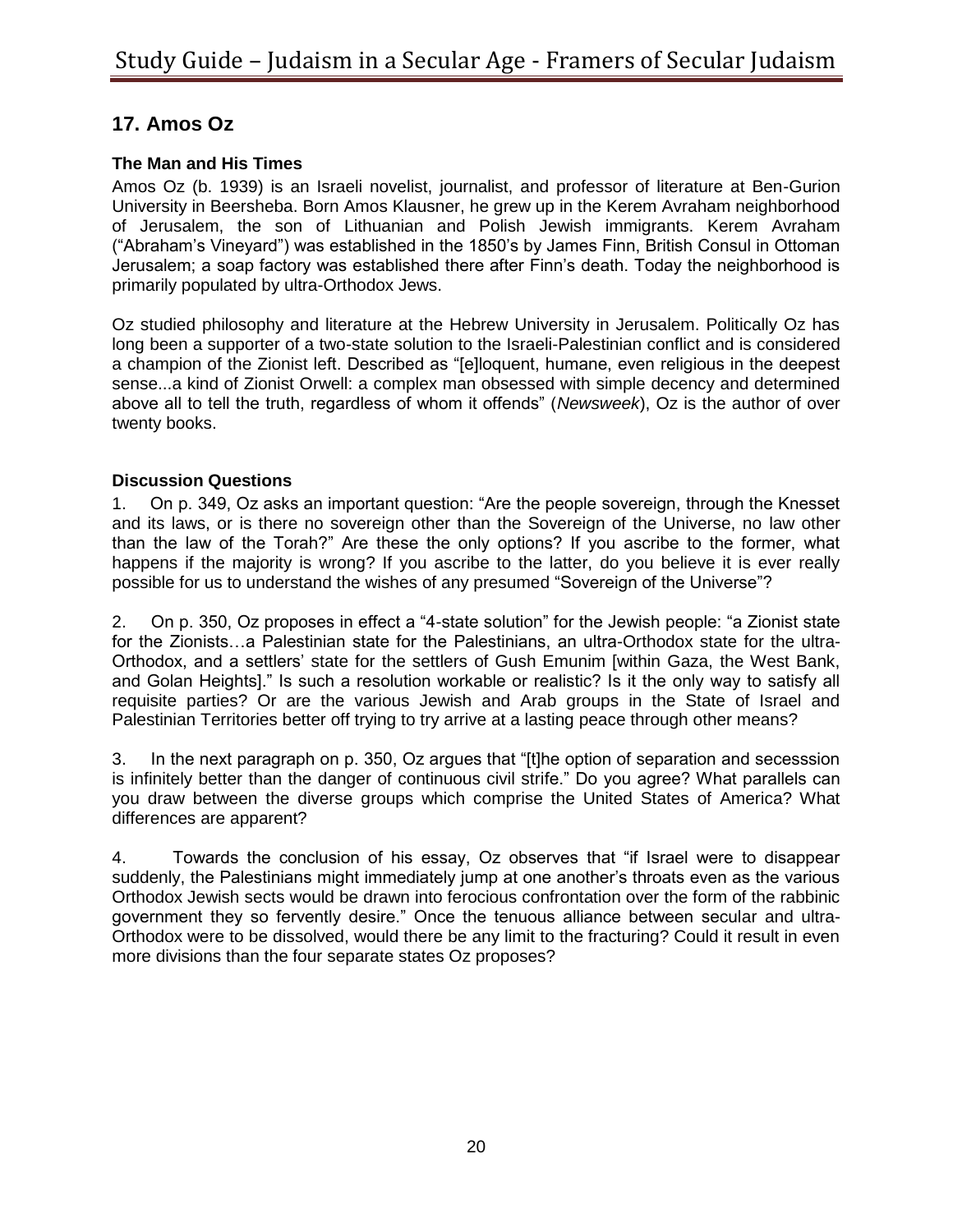# **18. Yehuda Amichai**

### **The Man and His Times**

Yehuda Amichai (1924-2000) is one of Israel's most important and beloved contemporary poets. The Jewish presence in Amichai's birthplace of Würzburg, Germany, dates to around the year 1100. Jews over the centuries suffered frequent persecution at the hands of their neighbors, beginning with the Second Crusade; the Jews were expelled in the wake of the Black Death persecutions (1349), returned and re-established their community in the 15th Century, were expelled again in 1567, and returned again in the 19th Century. In 1933, the year Hitler became Chancellor of Germany, the Jewish population of Würzburg was just over 2,000; many Jews fled after Hitler's rise to power, and the town's synagogue was destroyed during *Kristallnacht* (1938).

Amichai emigrated to Palestine with his family in 1935, settling in Jerusalem a year later. During World War II he served in the Jewish Brigade. He began teaching after the War, served again in Israel's War of Independence, and went on to study Bible and Hebrew literature at the Hebrew University in Jerusalem. Described as "an ironist beyond irony" (Leon Wieseltier), and "a psalmist utterly modern, yet movingly traditional" (Anthony Hecht), his work has been praised for its "evocative power and romantic beauty" (*Chicago Tribune*).

#### **Discussion Questions**

1. The first poem included in this anthology is "My Head, My Head" (p. 353). What message do you feel this poem means to convey? Why does the speaker scream things like, "My head, my head," "Your hand, your hand," and "Door, door," instead of "Mother" or "God?" Why does he specifically mention that he does *not* speak of "the vision of the End of Days" or "wonderful visions/ of hands stroking heads in the opening heavens?" in response to his life experiences?

2. In "An Arab Shepherd Looks for a Kid on Mount Zion" (pp. 353-4), Amichai writes of "that terrible machine:–of Had Gadya [referring to a song from the Passover Haggadah that tells of 'the ox that drank the water, that extinguished the fire, that burned the stick, that beat the dog, that bit the cat, that ate the goat, that my father bought for two *zuzim*….']" What do you think is meant by this phrase? How does this image relate to that of the Arab shepherd and the Jewish father looking for their lost ones and the "new religions" which are said to always begin with such searches?

3. In "I Feel Good in My Trousers" (p. 355), Amichai writes, "we know the shape of Jews/ Because they multiplied unto me." What is your interpretation of this image? What specifically, if anything, is the speaker referring to with the phrase, "I feel good in my trousers/ In which my victory is hidden?" What victory is he referring to, and over whom? What does the speaker mean by referring to himself as "the generation/ Of the pot-bottom?"

4. In "Great Tranquility: Questions and Answers" (p. 356), how does the speaker's "great tranquility" of the second stanza contrast with the image developed in the poem's first stanza? What is the "Emergency" to which the sign refers? And what kinds of "questions and answers" do you suppose the speaker finds when he exits (literally or figuratively)?